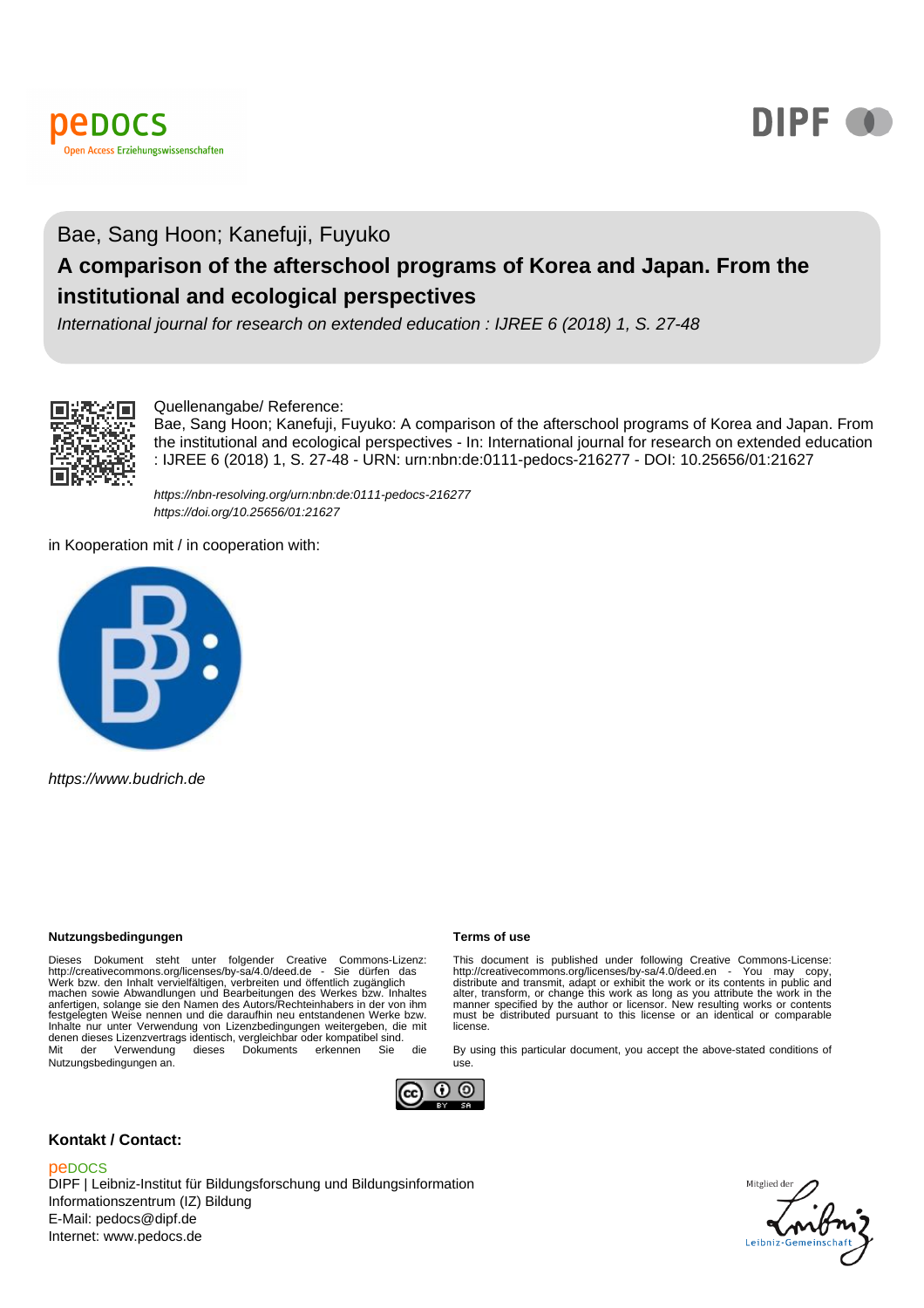

#### **Special Section**

**Marianne Schuepbach/Denise Huang •** Comparison of extended education and research in this field in Taiwan and in Switzerland

**Sang Hoon Bae/Fuyuko Kanefuji •** A comparison of the afterschool programs of Korea and Japan: From the institutional and ecological perspectives

**Anna Klerfelt/Ludwig Stecher •** Swedish school-age educare centres and German all-day schools: A bi-national comparison of two prototypes of Extended Education

## **General Contributions**

**Anna-Lena Ljusberg •** Doing Masculinity in School-age child-care: An Ethnographic Study

**Sang Hoon Bae/Sue Bin Jeon/Song Ie Han •** The relationship between participation in out-of-class activities and cognitive and social outcomes of Korean college students

#### **Developments in the Field of Extended Education**

**Mark Bray/ Wei Zhang •** Public-Private partnerships in supplementary education: Sharing experiences in East Asian contexts

**Marianne Schuepbach/Ludwig Stecher •** Conference report of the 1st WERA-IRN EXTENDED EDUCATION Conference: Extended education from an international comparative point of view at the University of Bamberg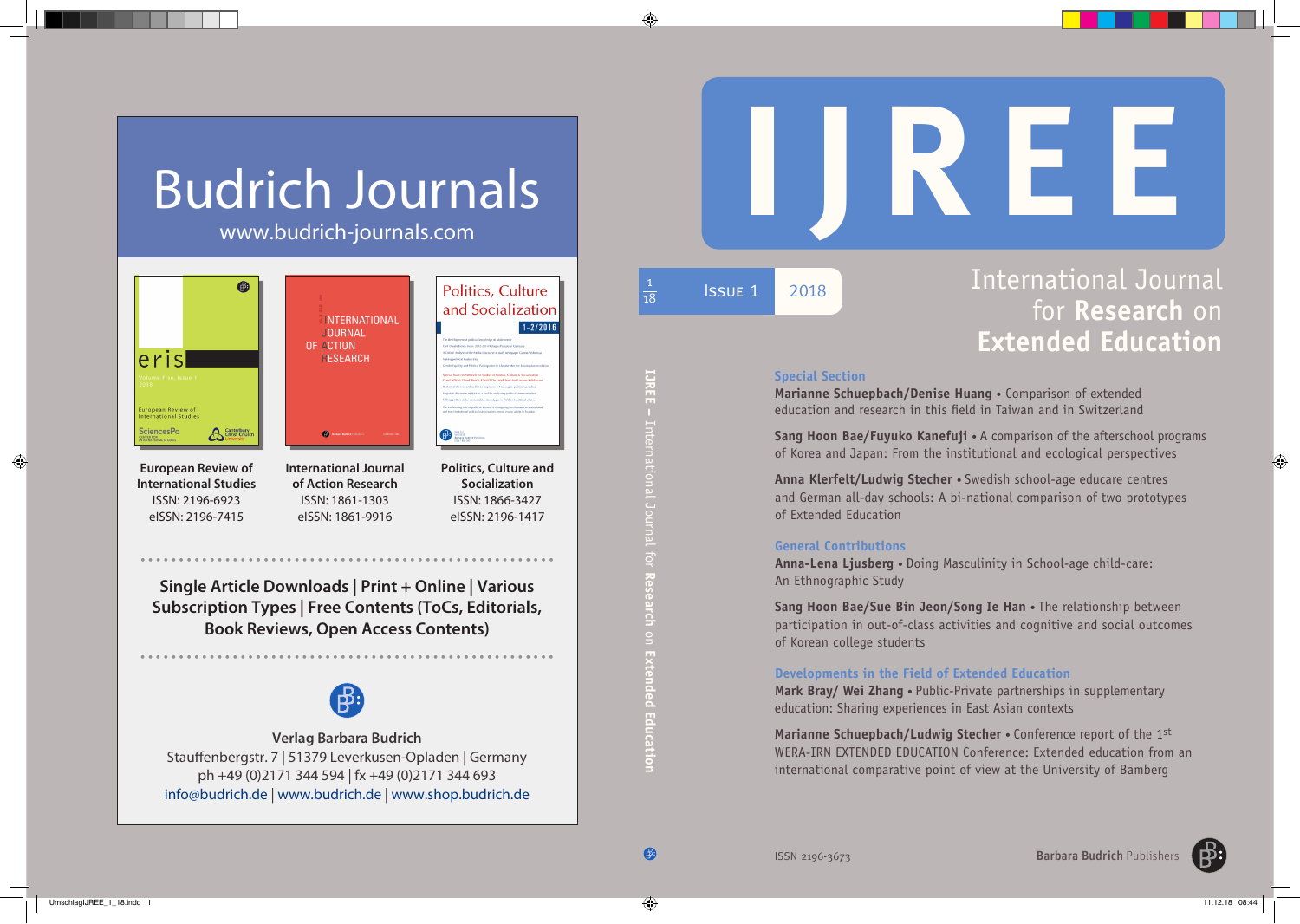# International Journal for Research on Extended Education, Volume 6/2018

# Content

|                                                                                                                              | 3  |
|------------------------------------------------------------------------------------------------------------------------------|----|
| <b>SPECIAL SECTION</b>                                                                                                       |    |
| Marianne Schuepbach<br>Introduction: Extended Education from an International Comparative Point of View                      | 5  |
| Marianne Schuepbach & Denise Huang<br>Comparison of Extended Education and Research in this Field in Taiwan and in           | 8  |
| Sang Hoon Bae & Fuyuko Kanefuji<br>A Comparison of the Afterschool Programs of Korea and Japan: From the                     | 27 |
| Anna Klerfelt & Ludwig Stecher<br>Swedish School-age Educare Centres and German All-day Schools: A Bi-national               | 49 |
| <b>GENERAL CONTRIBUTIONS</b>                                                                                                 |    |
| Anna-Lena Ljusberg                                                                                                           | 66 |
| Sang Hoon Bae, Sue Bin Jeon & Song Ie Han<br>The Relationship Between Participation in Out-of-Class Activities and Cognitive | 80 |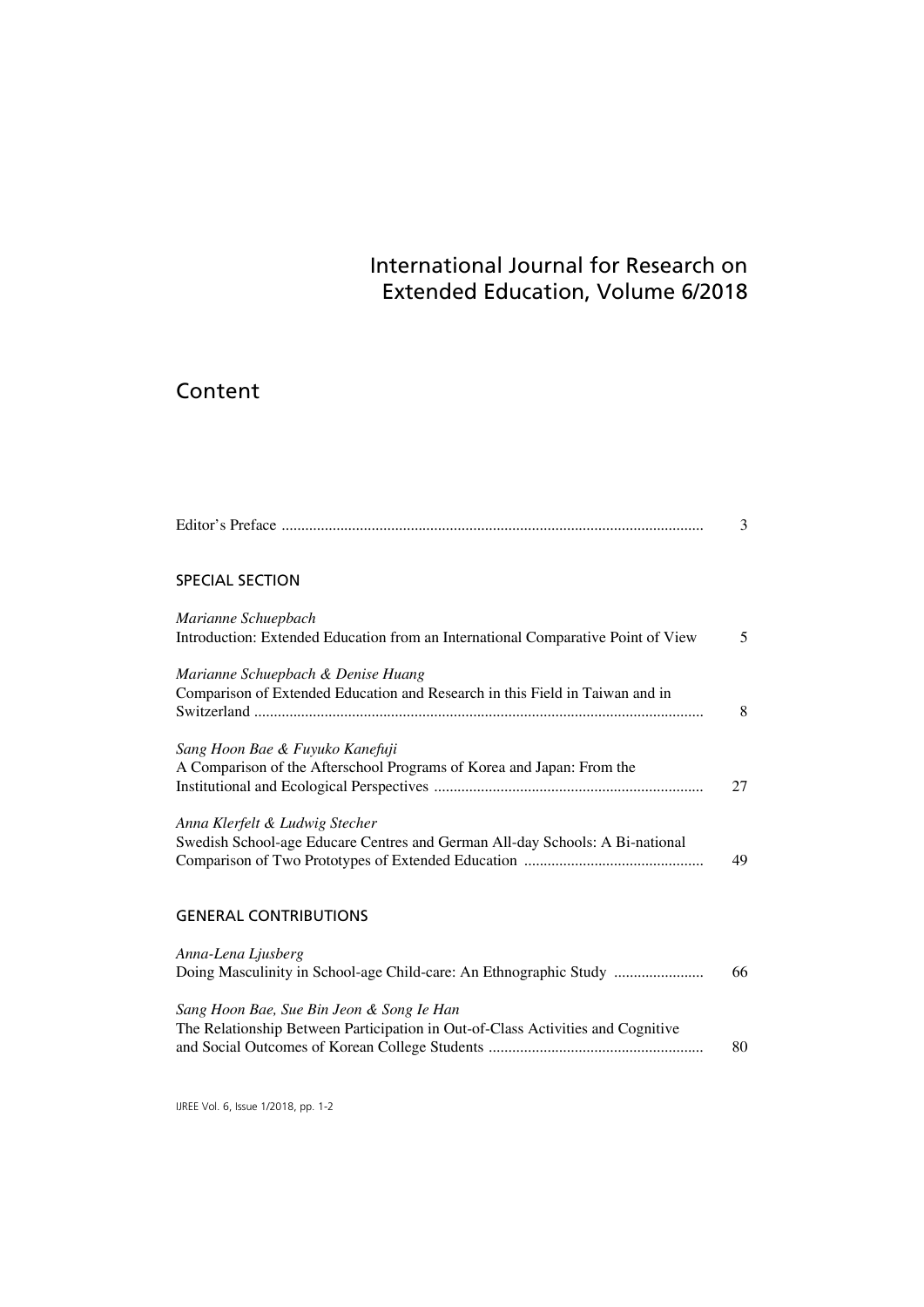# DEVELOPMENTS in the Field of Extended Education

| Mark Bray & Wei Zhang                                                          |      |
|--------------------------------------------------------------------------------|------|
| Public-Private Partnerships in Supplementary Education: Sharing Experiences in |      |
|                                                                                | 98   |
| Marianne Schuepbach & Ludwig Stecher                                           |      |
| Conference report of the 1 <sup>st</sup> WERA-IRN EDUCATION Conference:        |      |
| Extended Education from an International Comparative Point of View at the      |      |
|                                                                                | 107  |
|                                                                                | 112. |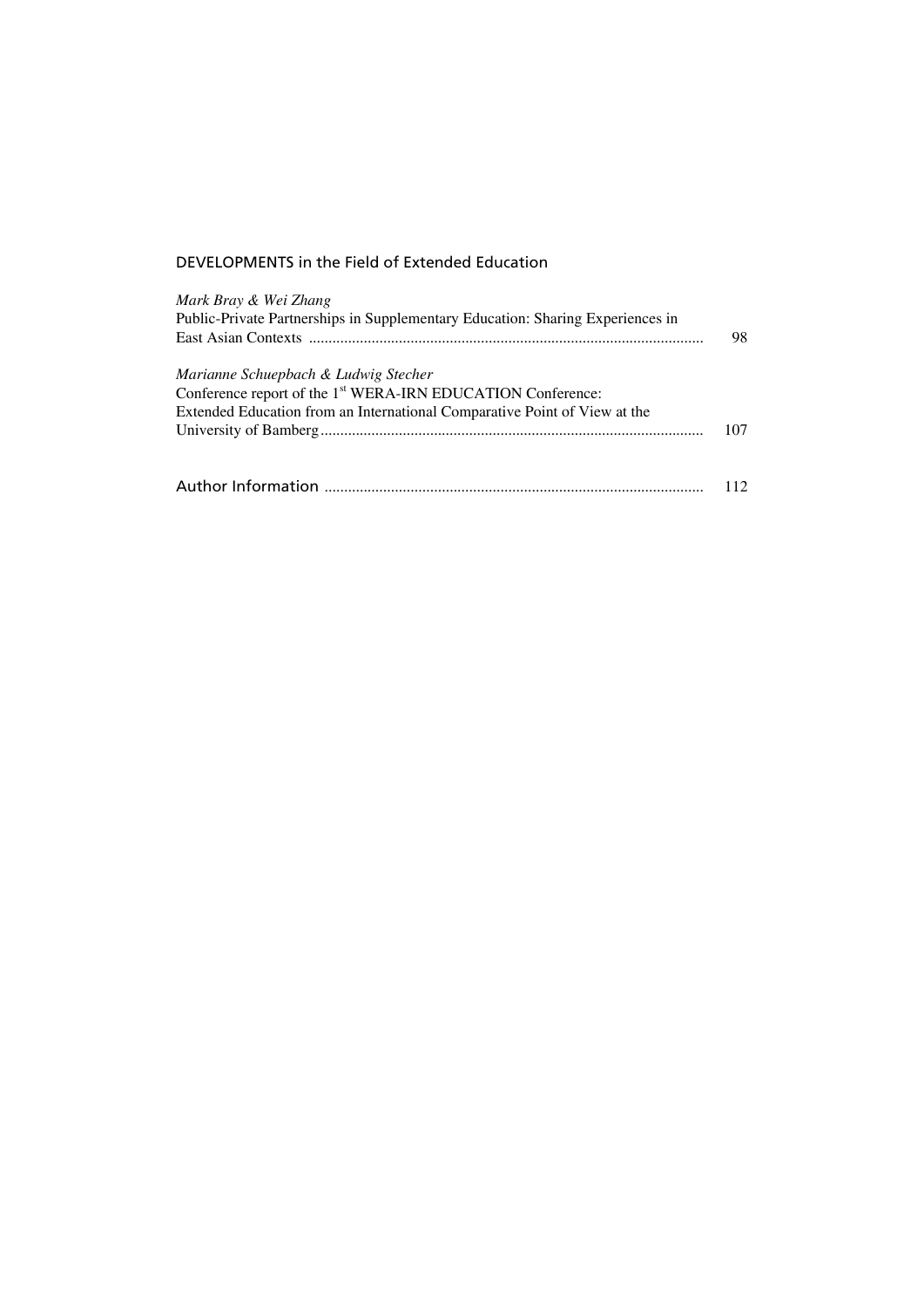# A Comparison of the Afterschool Programs of Korea and Japan: From the Institutional and Ecological Perspectives

# *Sang Hoon Bae & Fuyuko Kanefuji*

**Abstract**: The present study compared Korea and Japan in terms of each country's afterschool program system. First, the historical and social backgrounds that have influenced the development of afterschool programs in the two countries were compared. Second, the current status of afterschool programs was described. Third, comparisons were made based on the kinds of policies that have been developed and implemented to promote the programs. The study also examined problems and issues that the two countries face in this regard. Finally, similarities and differences between the two afterschool program systems were suggested. It has been speculated that the two countries' afterschool systems have become similar due to their geographical proximity and ongoing social and cultural interactions. However, it is argued that differences in the social contexts of the two countries have contributed to the development of distinct characteristics for each of the afterschool programs.

**Keywords**: Afterschool programs, Comparison, Korea and Japan, Institutional theory, Ecological perspective

# Introduction

Afterschool programs are thriving in nations across the world. With the ever-growing and diversified educational needs of children and youth, to which regular classes might not be able to quickly and effectively respond, these student-oriented programs are rapidly gaining popularity. Although such programs have distinct names and conceptions of activities in different nations, such as the all day schools of Germany, the leisure-time activities of Sweden, and out of school time activities of the US, and they are now widely accepted as an increasingly important part of the educational systems in many countries (Ecarius, Klieme, Stecher & Woods 2013). In recent years, from a research perspective, the umbrella term 'extended education' has become more common as it incorporates all of these types of educational arrangements, including the afterschool programs of Korea and Japan (Bae, 2014).

With the worldwide growth and development of extended education, an increasing number of studies have been conducted that investigate this area. Some researchers have examined the effect of participation in extended education on various student outcomes, whereas others have attempted to investigate its institutional features and functions, either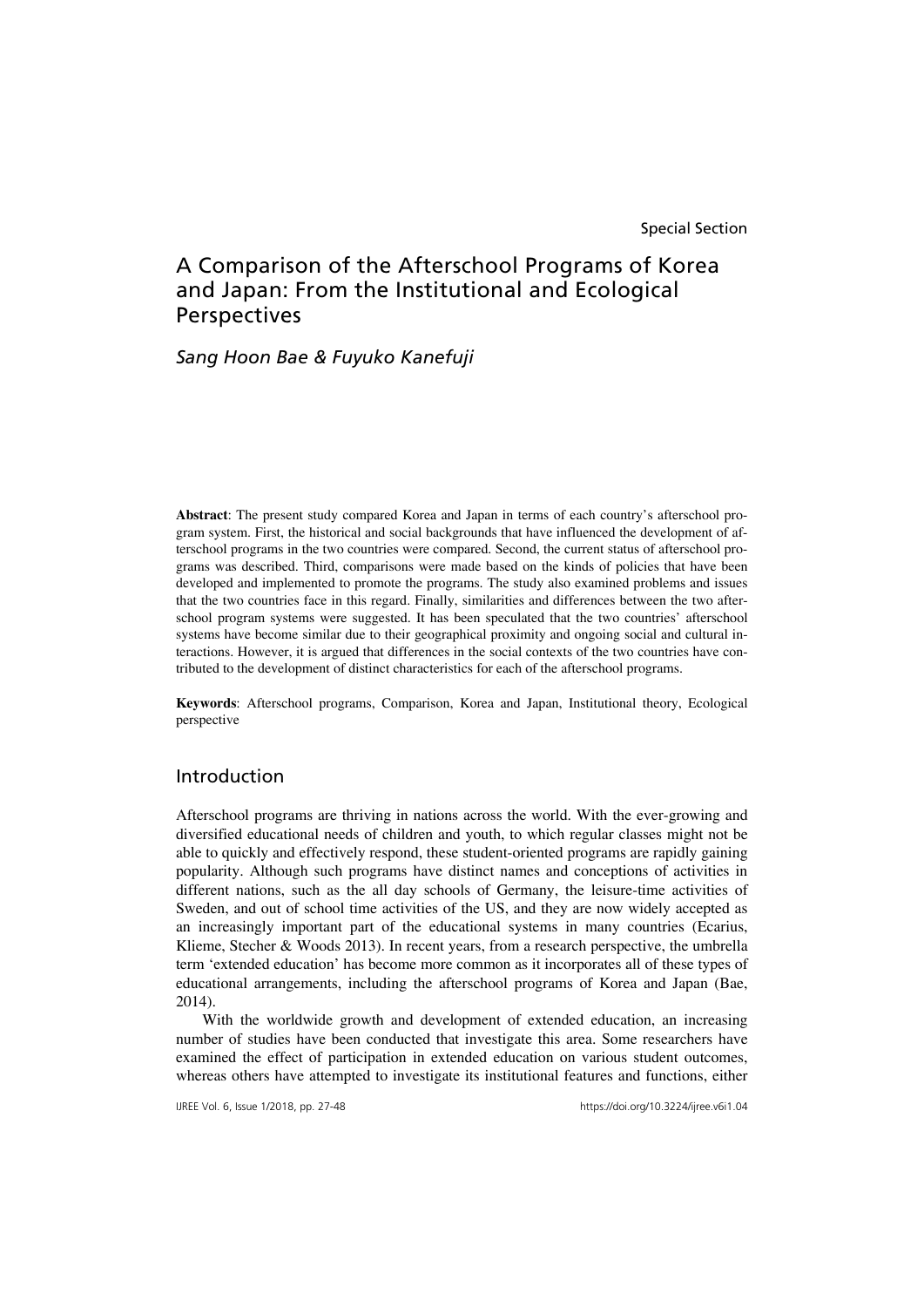within the education system or in society as a whole. Despite the growing amount of research over the past few decades, the scope of studies has generally tended to be limited to the extended education of one particular country. Unlike other fields of education research, few studies have been conducted that investigate or compare multiple factors and cases from various countries. An exception may be found in the study of private supplementary tutoring, otherwise known as*.* 'Shadow Education', which is growing increasingly prevalent worldwide and is now considered institutionalized (for more information see Bray, 2013; Bray & Lykins, 2012; Mori & Baker, 2010). Examples include the recent work by Zhang and Yamato (2018) that suggests the evolving aspect of shadow education in East Asian countries and the extraordinary book edited by Bray, Kwo and Jokic (2015), that addresses methodological issues in examining private supplementary tutoring among diverse cultures. Despite such efforts, few international comparative studies have been performed to investigate other areas of extended education such as afterschool programs and related public policies. Given the considerable benefits of comparative studies in the development of theories and practices, the lack of research in the field of extended education is problematic.

In this context, this study compared Korea and Japan in terms of important aspects of their afterschool programs, particularly in reference to government policies and related issues. The two countries are geographically located in East Asia and share a common Eastern culture and values, which may affect the structure and functionality of their education systems. First, the study examined the historical and social backgrounds that have influenced the development of afterschool programs in both countries. Second, the research investigated the current status of afterschool programs, including the number of programs and institutions and the types of programs and governmental supports. Third, given the strong influence of the government and its policies, comparisons were made with regard to the types of policies that have been developed and implemented to promote afterschool programs. The study also examined the problems and issues that emerge during the development and implementation of afterschool programs in each country. In doing so, special attention was paid to similarities and differences in afterschool policies and practices between the two countries. Additionally, factors that have contributed to the emergence of similarities or dissimilarities in the afterschool program systems in the two countries were discussed. Based on the study results, practical and policy implications are suggested.

## Theoretical perspectives

The main purpose of this study is twofold. First, the study aimed to compare Korea and Japan in terms of the important features of their afterschool program systems as educational institutions. Special attention was given to the government policies and related issues. In particular, the study sought to find similarities and differences of the afterschool program systems of the two countries. Based on the study results, the study discussed the causes of similarities or differences between the afterschool systems of the two countries. Second, this study explored whether seemingly prevalent afterschool programs in both countries have become or are expected to become a type of legitimate education institution that is taken for granted by students and their parents. In other words, the study examined the in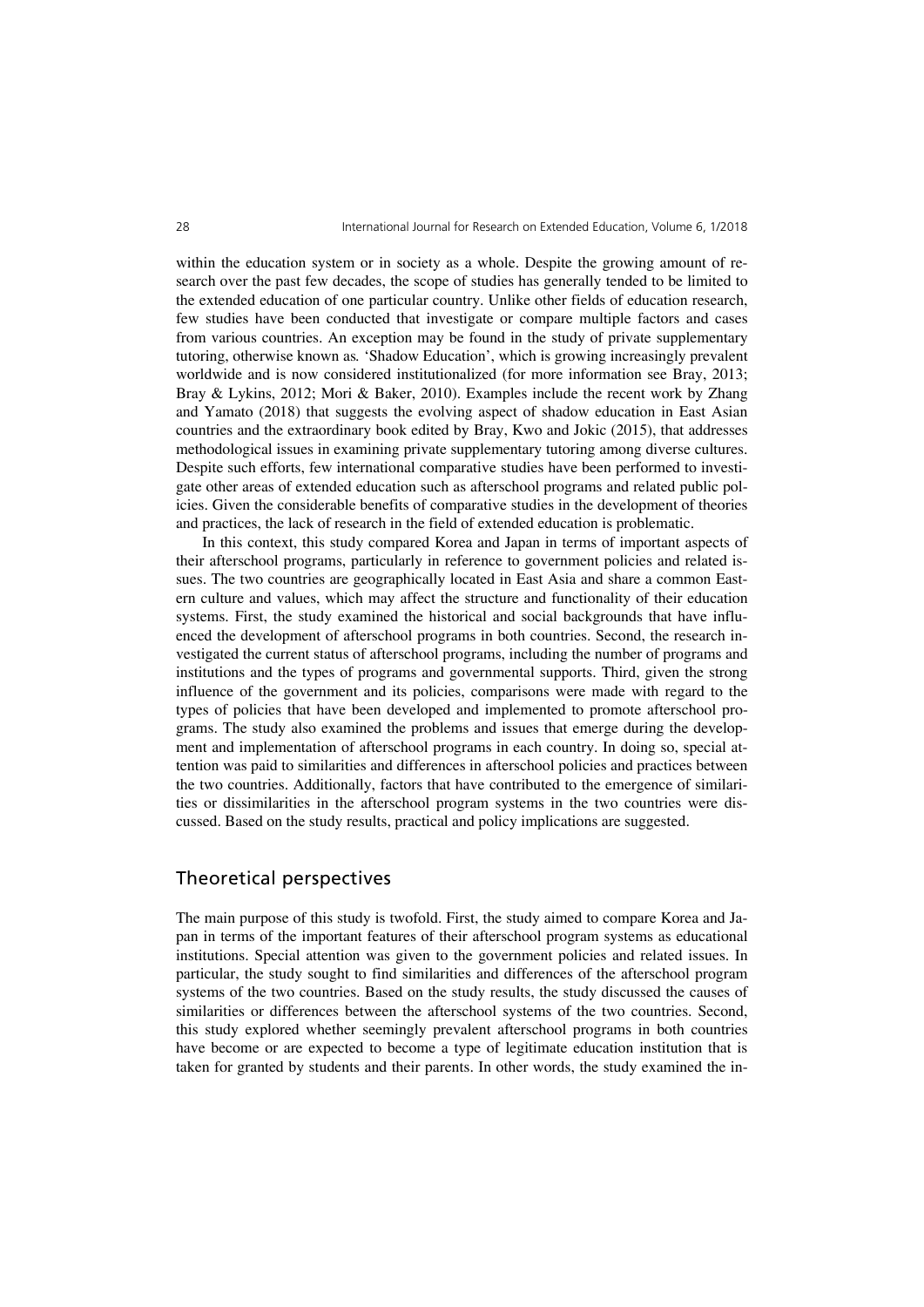stitutional features of afterschool programs as newly emerging educational arrangements and explored public expectations related to their primary roles, which in turn affect the extent and methods of government support. In doing so, this study employed ecological and institutional theory perspectives as its theoretical background.

From the institutional theory point of view, the study sets out to examine the general perceptions and expectations of the public and the government related to afterschool programs and their institutional roles. By doing so, the study investigated whether afterschool programs in Korea and Japan have gained institutional legitimacy as a type of important educational arrangement leading to the government's support of afterschool programs. Institutions in this study refer to a social order or pattern that has attained a certain status or property. It is widely agreed that institutions are socially constructed, routinely reproduced programs or rule systems. Institutionalization represents the process of attainment of these characteristics. This study assumes that policies and practices related to afterschool programs have been created along with the highly institutionalized contexts that may be shared by Korea and Japan.

From an ecological perspective, which suggests that the education system is closely interrelated with social, political, and economic systems, the study posits that the similarities or differences between the two afterschool systems may be related to the social, cultural, and political contexts of two countries. Special attention was given to the influence of Eastern philosophies, values, and ethics such as  $Confucianism<sup>1</sup>$ , along with the geographical proximity and the wide-ranging social and cultural interactions between Korea and Japan. In particular, by employing the concept of 'institutional isomorphism' (DiMaggio & Powell, 1983), the current study intended to explain why the structure and functionality of the two afterschool systems are becoming more similar. According to DiMaggio and Powell (1983), organizations that are surrounded by a common institutional environment resemble each other as they react to the similar regulatory and normative pressures that the environment provides. They argue that institutional environments are characterized by the elaboration of rules and requirements to which individual organizations must conform if they are to receive support and legitimacy. Many scholars maintain that a major component of institutional environments could be 'Culture'. Culture refers to the means by which people select both institutionalized ends and the strategies for their pursuit (Swidler, 1986). One key source of isomorphic change assumed by this study includes a) a common Eastern culture and values that encourage the desire to learn and achieve and b) the general expectation of the public regarding the government's active involvement in their social lives. We believe that cultural frames establish the approved means and define the desired outcomes, leading bureaucrats to seek budgetary growth. Finally, we hope to broaden the horizon of the new institutionalism to the study of extended education. It is believed that the application of institutional isomorphism could provide important implications for the development of theory and social policies in the field of extended education.

j

<sup>1</sup> Confucianism, originally devised by the Chinese scholar Kung Fu in sixth century BC, is understood as a system of social philosophy and ethics. In most Asian countries, it has influenced and established social values and norms that determine individual behaviours as well as the relationships among people. The salient features in relation to this study include respect for learning, emphasis on education, and support for the role of the government in building an ideal and perfect society.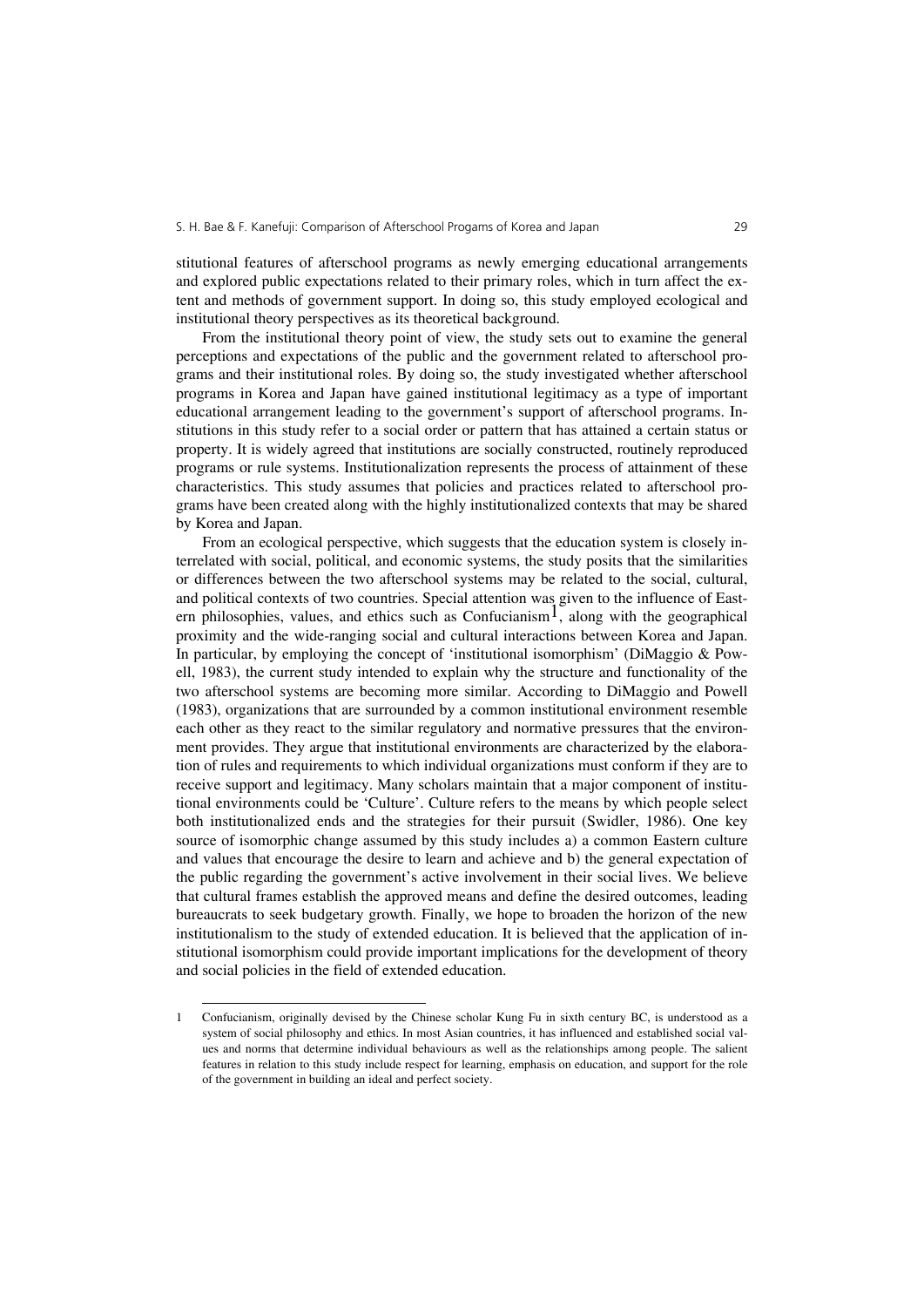# Definition and Features of Afterschool Programs

Among researchers, many attempts have been made to create an adequate definition of 'afterschool programs' or 'extended education.' However, due to the wide range of goals, scopes of content, structures of learning and development, and type of providers, uniformly defining newly emerging educational arrangements and movements (i.e., extended education) is challenging. Besides, no matter what definition is proposed, researchers and practitioners will still have a difficult time coming to an agreement.

Nonetheless, to compare Korea and Japan on aspects and phenomena of afterschool programs, determining the elements to be compared is necessary. Thus, when the current study uses the term 'afterschool programs,' it refers to a set of student-centred programs and activities for learning and development that are purposefully structured and implemented based on pedagogical and developmental perspectives. These programs are not part of the regular curriculum and are typically offered after school and at locations outside of the school site. Generally, the goals are to promote the academic, social, emotional, and physical growth of children and youth and to aid in their development. Participants' ages typically range from six to seventeen and include elementary to high school students. However, there is also an increasing number of child-care programs attended by preschool-aged children. Although these educational arrangements are known by different names across various nations, some common elements include:

- Intentionally organized learning and developmental activities
- Incorporation of teaching and learning and/or developmental processes that typically occur between adult professionals and young participants
- Implementation outside of the allotted school time, including before school, after school, and during summer/winter
- Implementation in the school context (though some programs take place at locations outside of the school site)
- Participation is typically on a voluntary basis

# Comparisons of the Afterschool Program Systems of Korea and Japan

Historical backgrounds and social contexts

#### Korea

The origin of afterschool programs can be traced back to the well-known government report, the 5.31 Education Reform, which was proposed in 1995 by the Presidential Committee on Education Reform (PCER) (Bae & Jeon, 2013). In the report, education experts and policy makers pointed out that, at the time, the regular curriculum mandated by the national curriculum framework was largely dominated by knowledge-oriented and teacher-driven academic classes (Bae, Oh, Kim, Lee, & Oh, 2010). The regular curriculum was also argued to have provided limited space for diverse enrichment programs and hands-on experi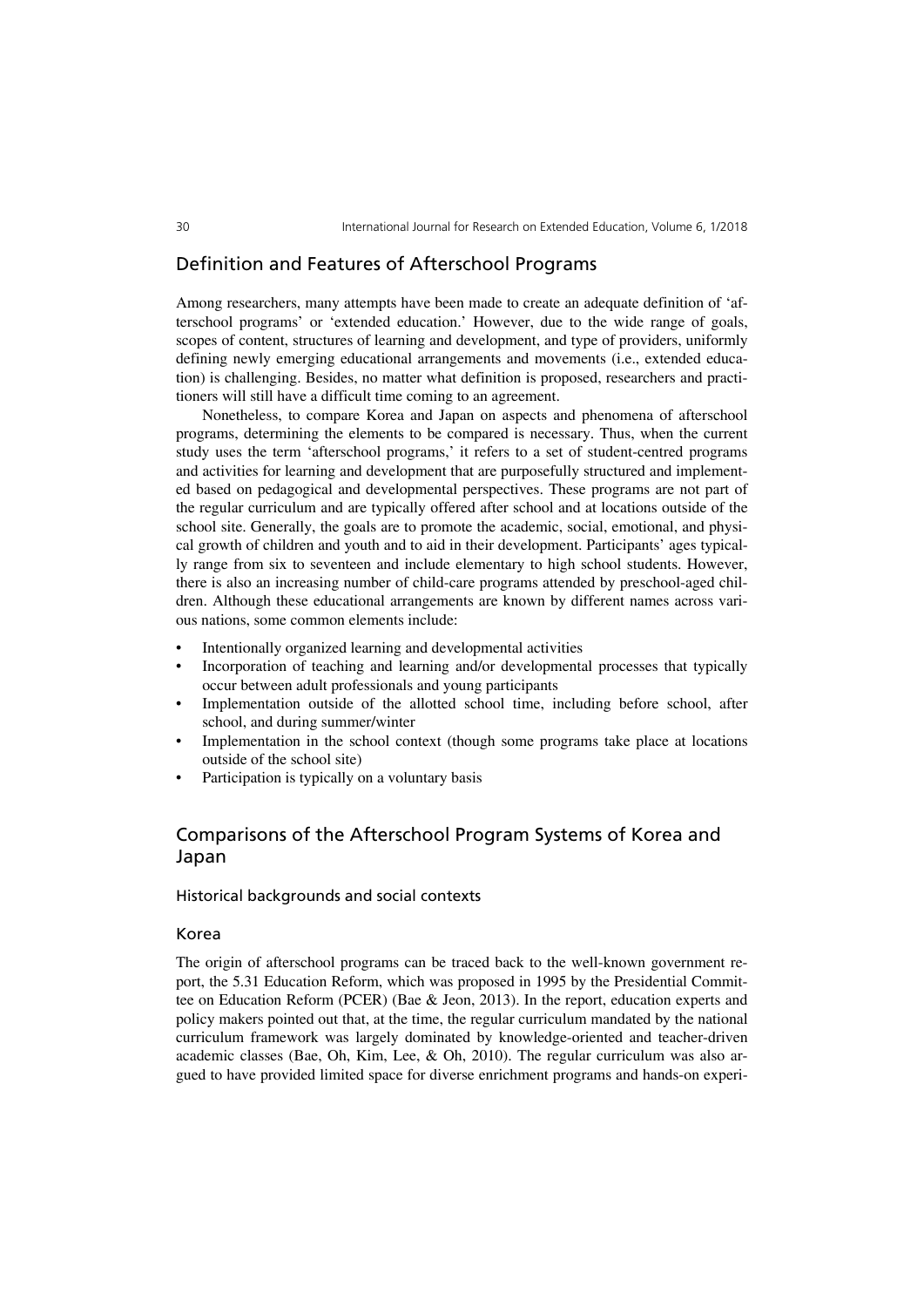ential activities. As a result, the committee agreed that conventional schooling failed to provide a student-oriented, inclusive education and needed to be reformed so it could actively reflect the educational needs and interests of students. As critical views on public schooling continued to rise, afterschool programs were officially proposed as a means of enhancing more holistic education by offering a variety of enrichment programs and cultural activities. In recent years, the afterschool program movement has been further highlighted in conjunction with the introduction of the 'exam-free semester' in middle schools, which attempts to provide more time and opportunities for students to discover their interests and talents and to explore future careers while being free from the heavy burden of school examinations.

From a public policy perspective, another important driving force for the promotion of afterschool programs is prevailing private supplementary tutoring, otherwise known as 'shadow education' (for more information see Bray, 2013), which is intimately associated with the ever-increasing competition for college admission. The nature of private tutoring is such that wealthier students are more likely to benefit from it, as they attend programs that are high-priced and taught by well-trained instructors, which are supposedly effective in helping the students raise their test scores. As a result, the Korean government has made many efforts to develop and implement policy measurements that decrease the reliance on private tutoring (Bae et al., 2010). In line with these efforts, afterschool programs in high schools have been dominated by academic programs designed to help students, particularly those who are low-income and/or low-performing, improve their academic performance and prepare for college entrance examinations. Many previous studies (Bae et al., 2010) have made claims that, albeit unsubstantiated, assert that low cost, high quality afterschool academic programs provided by school teachers could contribute to reducing achievement gaps among students of different socioeconomic statuses (SES) while also decreasing expenses for private tutoring. Meanwhile, public concerns over low birth rates and females' low rates of participation in the labour force have also influenced the growth of childcare programs, both within and outside of schools.

To summarize, afterschool programs in Korea have been developed in order to pursue a wide range of educational goals and social needs. These measures were originally introduced to provide enrichment, cultural programs, and activities for youth. With a growing emphasis on the educational accountability of schools regarding student learning outcomes, the purpose of afterschool programs has expanded to include improving the academic performance of students. From a public policy perspective, more attention has been given to students from low-income and local areas. Afterschool program goals officially suggested by the Ministry of Education (MOE) include: "a) strengthen public schools by providing diverse and creative enrichment programs and academic programs that may not be offered by regular curriculum, b) Reducing private tutoring expenses for parents by implementing high quality child care, enrichment, and academic programs across the day in response to students' interests and needs, c) Supporting education welfare by increasing financial supports for disadvantaged children and youth to participate in afterschool programs, and d) building partnership between schools and local community by implementing programs for local residents and employing local resources for students' learning" (Bae, Kim, Lee, & Kim, 2009, p. 74).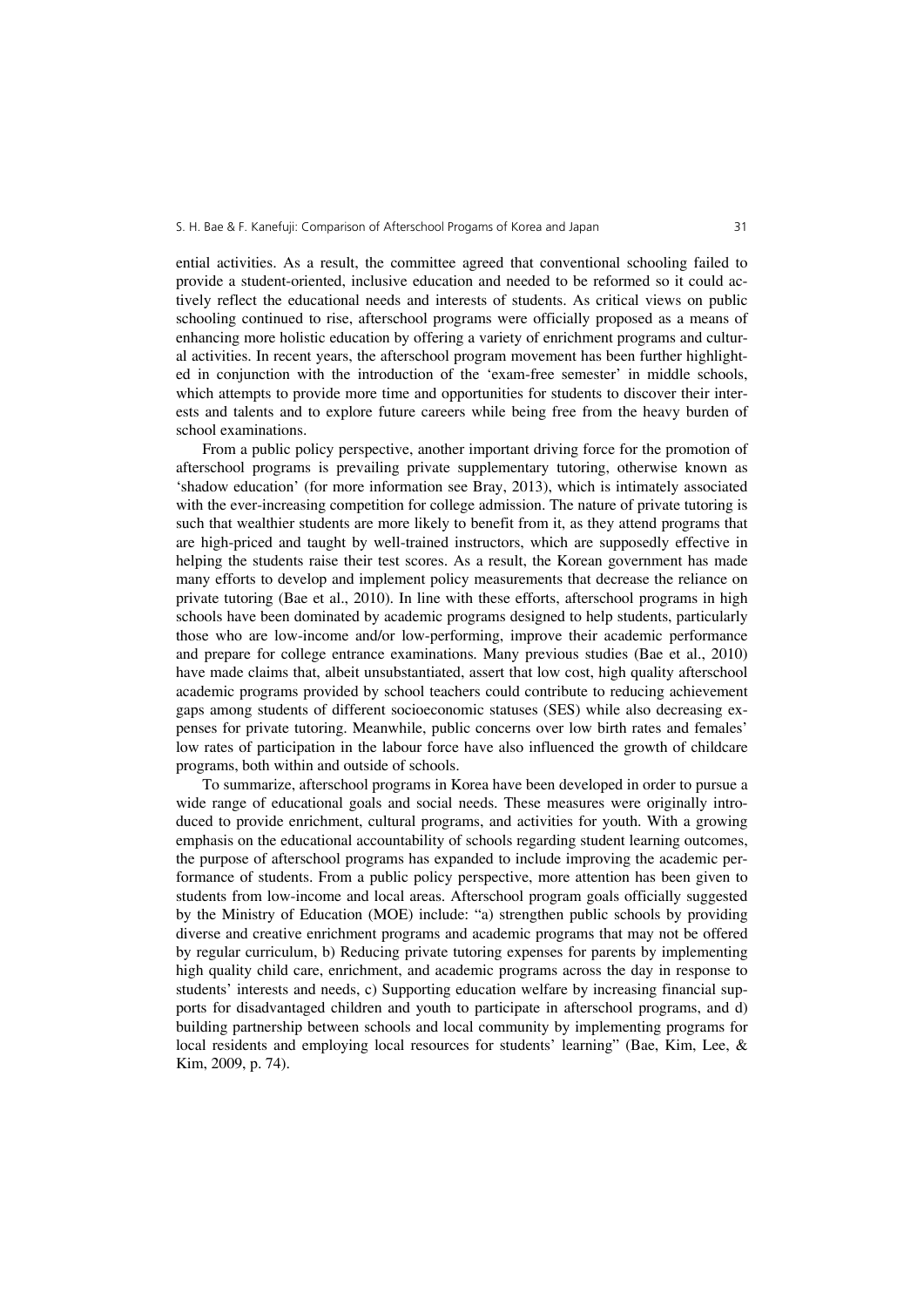#### Japan

j

The initial afterschool programs for children in Japan were implemented at the end of World War II. The Afterschool Children's Clubs Project (AS Clubs Project), which is designed to provide care for children of working parents, is currently being expanded across the country by the Ministry of Health, Labour and Welfare (MHLW<sup>2</sup>). The main purpose of the project is to provide safety for children. As the AS Clubs project is under the jurisdiction of MHLW, it is intended to be offered only for elementary students whose parents both work full time. In other words, this project does not cover middle and high school students or students of any age who have only one parent who is working. These restrictions show that many limitations exist that hamper the ability to provide support to children and youth during the hours after school. A new strategy is needed to support children and youth.

During the 1990s in Japan, various social issues related to education became prevalent. This period saw an increase in the number of incidents caused by serious behavioural problems, such as juvenile delinquency (MEXT 1989), and violent offenses, such as robbery, blackmail, abuse of stimulant drugs, and misdemeanours. In fact, the number of cases of violent acts and bullying in schools and the number of students refusing to attend school continue to rise (MEXT 2016a).

On the other hand, the transformation of families and communities and the impact these changes are having on children and youth are considered to be some of the most serious social issues affecting young people today (Cabinet Office 2008). Along with the continued dilution of local residents' commitment to solidarity and the increase in nuclear families, the educational functions of the community and family have also been declining (NIER 2001). Such difficult conditions were explicitly mentioned in reports produced by concerned ministries and the Cabinet Office, which indicate that regional educational capabilities are diminishing due to the weakening of relationships and mutual support within local communities (Cabinet Office 2008; MEXT 2005). Additionally, the reports indicated that home-based education requires improvement (MEXT 2001).

Concurrently, the population of Japan is changing; the average age of the population is rising rapidly, mainly as a result of the country's declining birth rate (Cabinet Office 2015, 2016). Furthermore, a recent survey conducted by the United Nations Children's Fund (UNICEF) presented the shocking result that the relative poverty rate of children in Japan now exceeds 15% (UNICEF 2016; MHLW 2015). The Japanese government must address such worrisome trends. However, the issues above are closely intertwined with other social issues that include welfare, disaster prevention, and medical treatment. Therefore, it is not easy to find a simple solution to these complicated social problems. The issues pose an even greater challenge if the application of administrative measures alone is relied upon. Alongside these issues and concerns, a growing need exists for raising happy and strong children within society as a whole. The Afterschool Plans for Children was established in order to respond to this multitude of social goals.

Consequently, an urgent need exists for schools, community residents, and parents or guardians to join forces and for society as a whole to collaborate in order to create a system

<sup>2</sup> In 2001, Ministry of Health and Welfare (MHW) was merged with the Ministry of Labor and became the Ministry of Health, Labor, and Welfare (MHLW)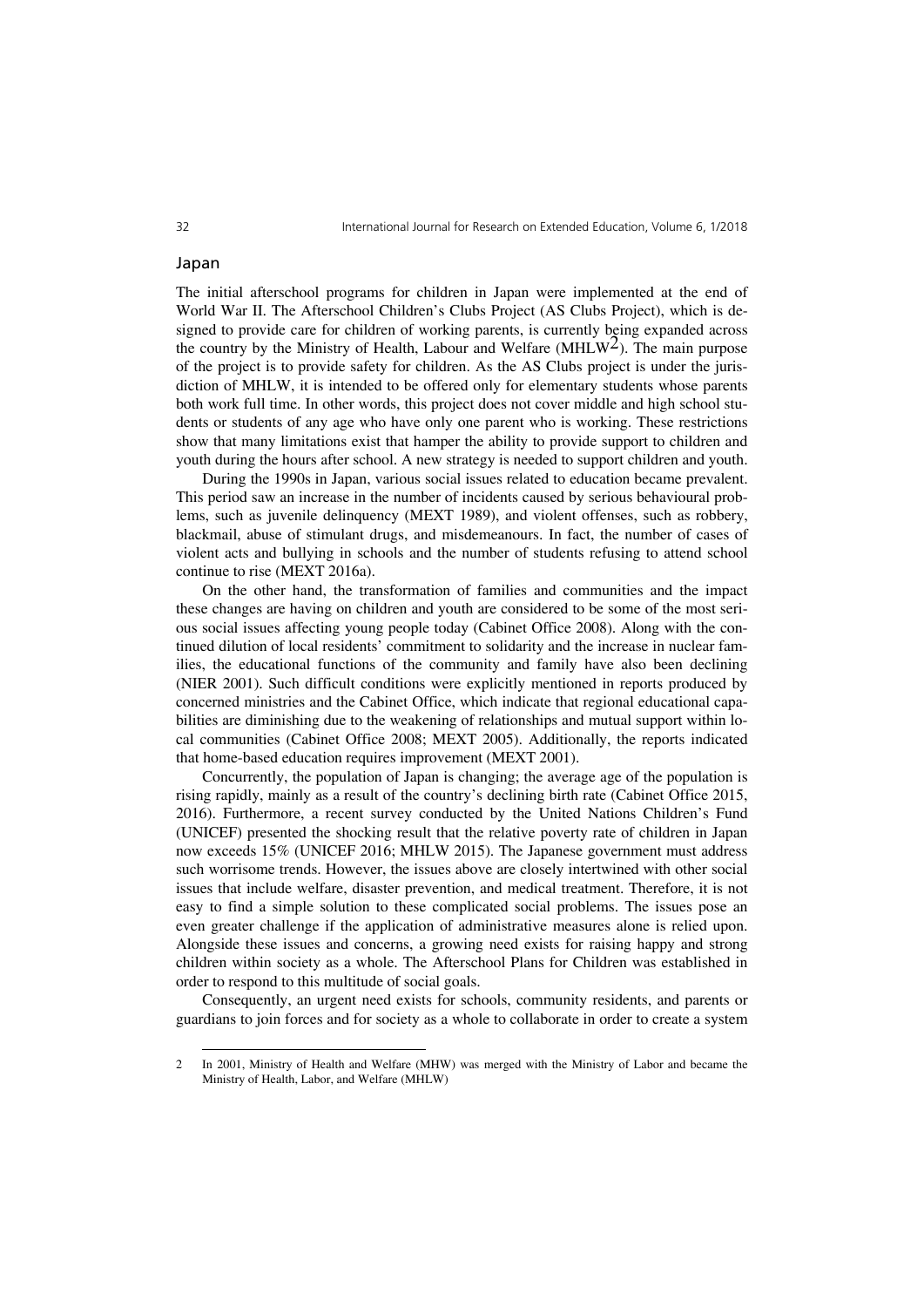#### S. H. Bae & F. Kanefuji: Comparison of Afterschool Progams of Korea and Japan 33

that supports children's learning and growth. In an attempt to begin addressing the serious social issues mentioned above, the Basic Education Law was amended in 2006; further, Article 13 of the new Basic Education Law added the recommendation that 'collaboration and cooperation among school, families, local residents, etc.' should be pursued. Due to this amendment, education in Japan is now expected to involve cooperation between schools and families, and each citizen is given the role and responsibility of ensuring the provision of appropriate education.

## The current status

#### Korea

A wide variety of afterschool programs have been offered, primarily within schools, meaning that 'school-based' afterschool programs are flourishing in Korea. However, an increasing number of programs are also provided by many other educational and social institutions such as colleges and universities, arts institutions, non-governmental organizations (NGOs), art professionals, and local municipalities. The goals and types of programs vary by grade and school. Nonetheless, most programs fall into three categories: a) childcare programs, typically for first through third graders in elementary schools; b) enrichment and cultural programs that help students develop interests and talents in the fields of art, music, sports, dance, and science; and c) academic programs for students intended to improve academic performance and prepare them for college entrance examinations.

According to government statistics (MOE, 2016a), as of 2016, afterschool programs were adopted in almost all schools; 99.7% of all schools have implemented at least one afterschool program and 68.7% of all Korean students participate in at least one afterschool program. A total of 156,151 programs are offered either within or outside of schools. In terms of the types of programs, 52.7% are related to academic lessons and tutoring, whereas 47.3% are enrichment and cultural programs. While 73.4% of elementary programs are for students' enrichment activities, 87.1% of high school programs are subject-related academic programs.

The government has played a significant part in developing and maintaining afterschool programs in Korea. In terms of the ecology of afterschool program arrangements, the majority of the programs are supported and supervised by MOE and the Provincial Office of Education (POE). MOE establishes the annual Afterschool Program Guideline and provides the government grants for POE. With the guidelines and grants from MOE, POE directly regulates and offers financial support to the afterschool programs run by local schools. This shows that afterschool programs are generally considered to be legitimate educational arrangements. Thus, public schools will play a key role in ensuring that the programs are provided. Recently, however, the growing number of afterschool programs and activities have been provided and subsidized by other ministerial agencies. For instance, as of 2018, the Ministry of Health and Welfare (MOHW) (2018) runs a total of 4,113 Community Children Centers across the nation, which offer afterschool care services, such as homework supervision and academic tutoring. The Ministry of Gender Equality and Family (MOGEF) (2018) also supports 264 Local Youth Centers in many areas and implements the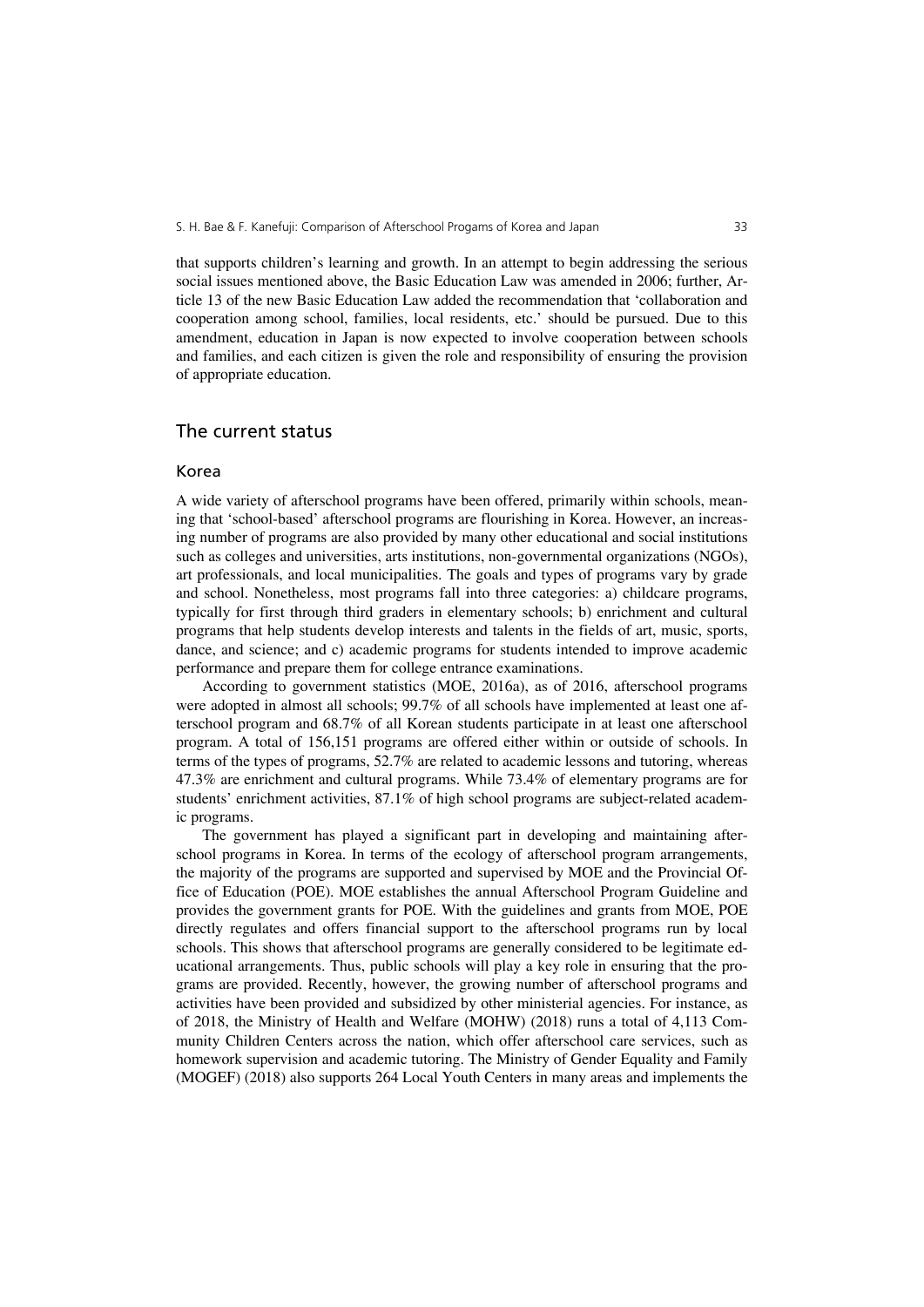After-Class Academy for Youth program at these centres. Thus, it should be highlighted that, despite the increasing number of afterschool programs offered by private institutions, the majority of programs are supported or directly provided by public institutions, such as public schools, ministries, and governmental agencies. In this sense, the argument could be made that afterschool programs are considered one of the top priorities among public policies in Korea. Additionally, this government-driven movement is generally thought to have contributed to the sustainable development of afterschool programs while also increasing access to the programs. However, the coordination of policies and programs run by different ministries is important, and the problem of 'resource dilution,' which is related to persistent departmentalism among ministries, remains unsolved.

The prevalence of private tutoring is another factor that promotes the government's need to support afterschool programs. Korean parents' famous 'education fever' and the continuing competitiveness to attend prestigious universities have also led to chronic supplementary private tutoring. National statistics (MOE, 2018) show that as of 2017, about 70.5% of Korean students attended private institutions (i.e., cram schools) and spent an average of 6.1 hours per week in private tutoring. Because low-income students cannot afford expensive private tutoring, providing less expensive but high-quality academic programs after school has been an important government agenda item. In this context, it can be argued that the regular curriculum, afterschool programs, and supplementary private tutoring comprise the three main pillars of the Korean education system. Moreover, researchers (Bae & Jeon, 2013) insist that afterschool programs and private tutoring are becoming institutionalized while also competing for students.

#### Japan

The General After-School Children Plan is a current national project aimed at providing afterschool programs for children. This project was originally proposed in May 2006 by the Minister of State for Measure for Declining Birthrate set forth by the Cabinet Office. Through the agreement, the After-School Classes for Children Project (AS Classes Project), supported by the Ministry of Education, Culture, Sports, Science and Technology (MEXT), and the AS Clubs Project, supported by MHLW, were both integrated into the plan. However, substantial collaboration between the MEXT project and the MHLW project, in terms of its contributions to users, has not been sufficiently implemented. AS Clubs primarily aim to provide children with food and safe places where they can stay and play until their parents come to pick them up. It is a program for which parents pay depending on their income level. AS Clubs are run either by full- or part-time staff who generally have some education-related qualifications, such as elementary school and nursery teachers. Conversely, the AS Classes are gratuitous programs. All children and youth can attend the programs regardless of parents' employment status. The programs provide children with safe and secure places as well as various opportunities for learning, cultural activities, and sports. The programs related to AS Classes are implemented by volunteers, such as college students and local residents, who are given small rewards for their assistance.

The General After-School Children Plan has three aims: a) promotion of the thorough use of school premises; b) integrated implementation of the AS Clubs Project and the AS Classes Project; and c) collaborative implementation of the AS Clubs Project and the AS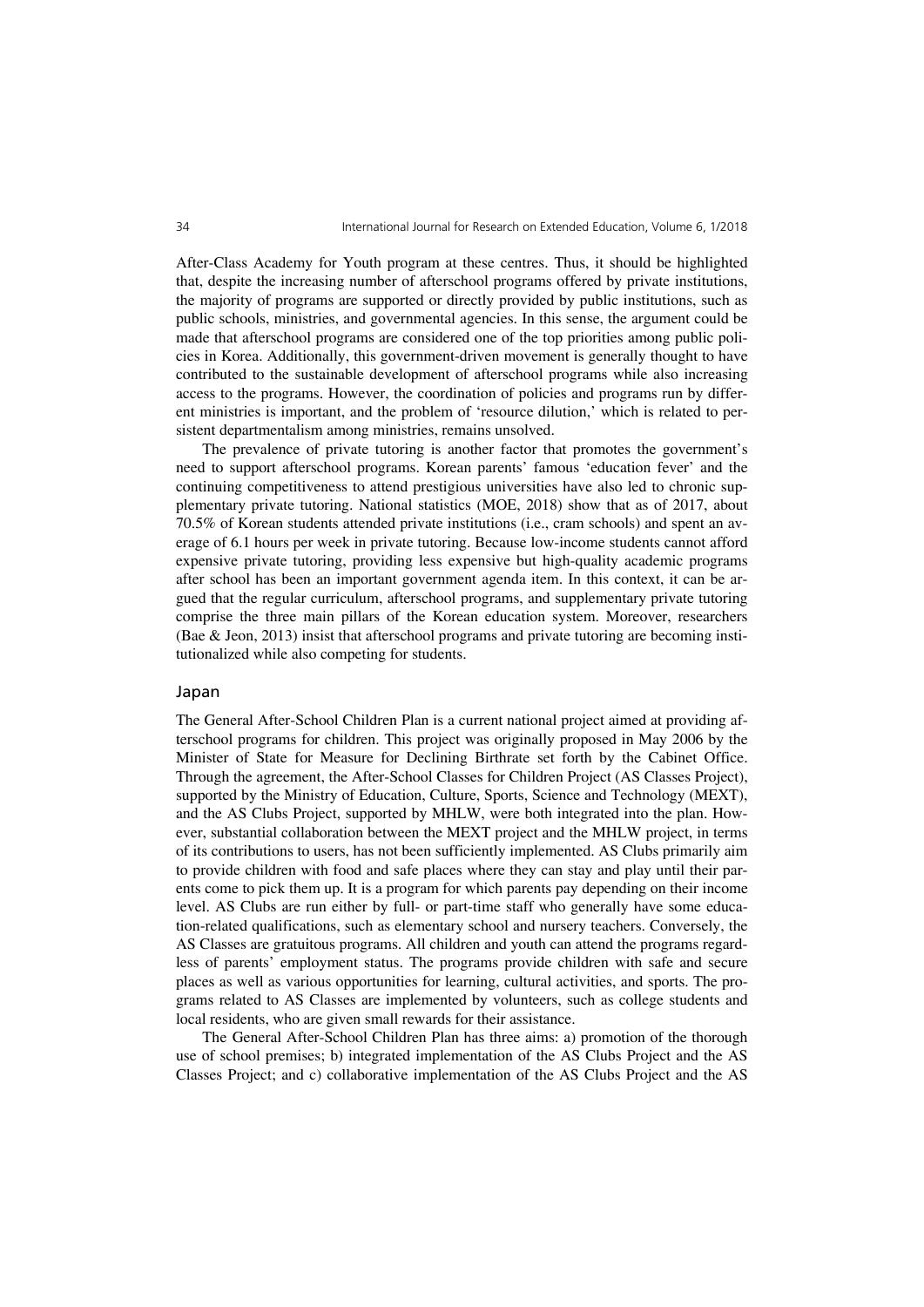Classes Project in facilities other than schools. The government has three specific, relevant goals for the end of the 2019 financial year: a) provision of new spaces for 300,000 children in AS Clubs Project programs; b) integrated or collaborative implementation of the AS Clubs Project and AS Classes Project in all elementary school districts, with a target of achieving integrated delivery in 10,000 districts; and c) implementation of approximately 80% of newly established AS Clubs Project programs on elementary school premises.

At present, the first goal is expected to be accomplished by the 2019 fiscal year. However, it is uncertain when the second and third goals will be achieved. The integrated or collaborative implementation of two projects has currently only taken place in approximately 600 elementary school districts. The implementation rate of AS Clubs in elementary school premises is only 50%.

According to 2017 statistics, the number of programs affiliated with the AS Clubs Project was 23,619, and the number of municipalities implementing this project was 1,586. This means that 91.1% of all municipalities in Japan were implementing the AS Clubs Project. In the 2016 fiscal year, the number of municipalities in the country involved in the AS Classes Project was 1,097, and the number of AS classes was 16,027; this means that the average implementation rate in municipalities nationwide was approximately 63%. Additionally, the level of government subsidy was approximately 6.5 billion yen (approximately USD 72 million). The implementation rate has clearly increased significantly; however, the percentage has not yet risen enough, despite operating for approximately 10 years under the MEXT policy.

When the budget's scale for the two projects is compared with the number of days that they operate, it becomes clear that the budget and implementation level of the AS Classes Project are more limited than those of the AS Clubs Project. In broad terms, the scale of the AS Classes Project budget is approximately one-seventh that of the AS Clubs Project (approximately USD 530 million). In terms of the average number of days of operation per year, the AS Classes Project (111 days on average) operates for fewer than half the number of days the AS Clubs Project is in operation (at least 250 days or more). The government regulation requires that AS Clubs must be implemented for more than 250 days per year. However, AS Classes have no regulations related to the number of days they are provided.

### Policy emphasis and issues

#### Korea

#### Redefining values of afterschool programs

Afterschool programs were originally introduced in 1995 as a vehicle for reforming public education and promoting student-centred education (Bae et al., 2010). The emphasis was on students' needs and interests, which had not received due attention under traditional, teacher-driven schooling. Today, afterschool programs are utilized as a means of solving social problems, such as low birth rates and females' low rates of participation in the labour force. Childcare programs are becoming increasingly more and more important for addressing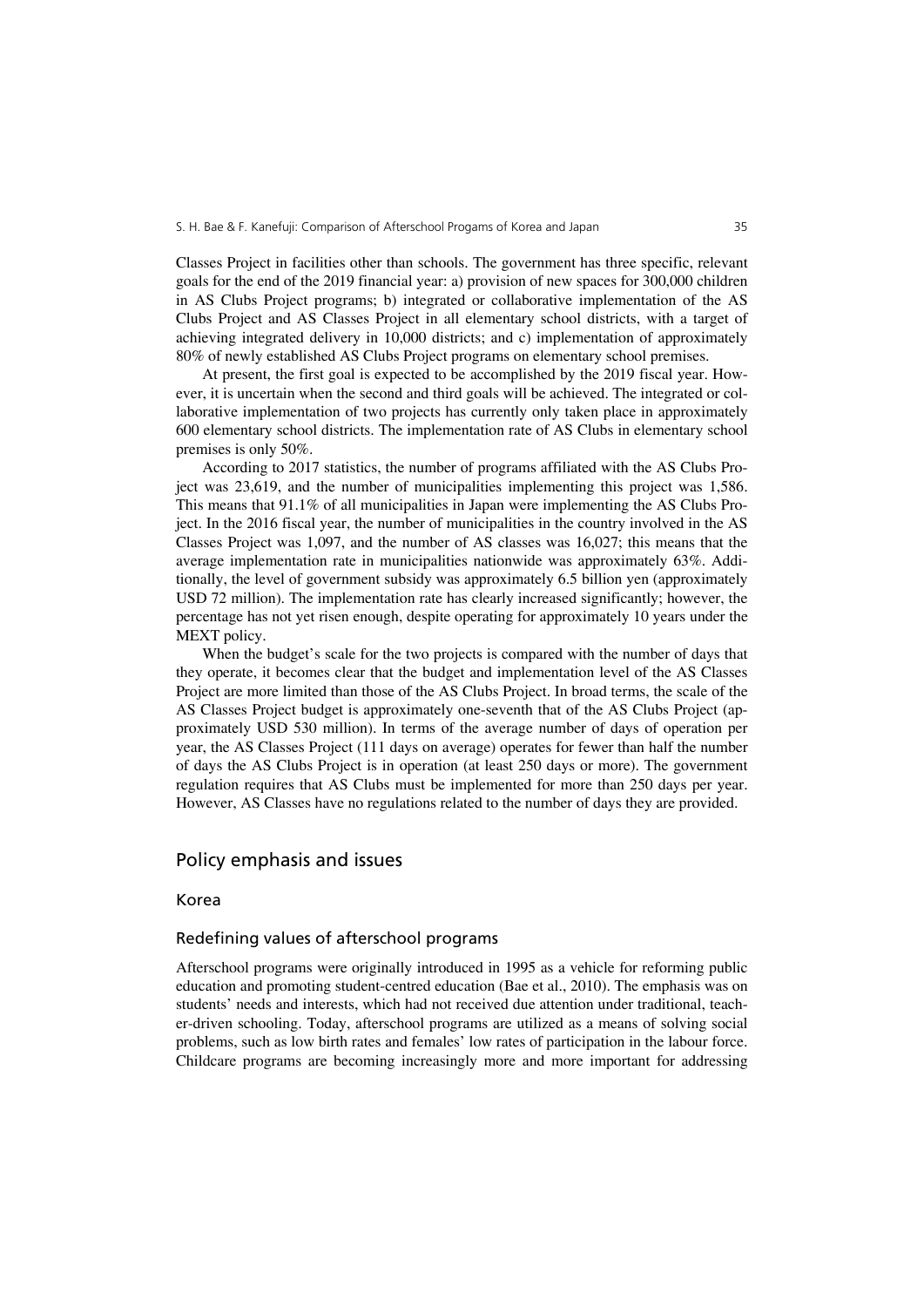such problems and have drawn keen interest from policymakers. Additionally, this point of view reflects the idea that the regular school curriculum may not be effective in addressing the rising social issues with timeliness.

Recently, however, educators and researchers have learned that afterschool programs are becoming legitimate educational arrangements and should have their own values. In this context, afterschool programs are becoming widely accepted, not as mere 'extra-curricular activities' but as significant 'co-curricular activities' that have a considerable impact on students' growth and development. Educators have come to believe that, in some respects, carefully designed afterschool programs have competitive advantages over regular, formal schooling. For example, schools have recently been encouraged to offer afterschool programs and activities that promote 'socio-emotional skills' and 'problem-solving skills' for students, which regular, subject-oriented classes are likely to overlook (MOE, 2016b).

The first issue here is determining the best means of empirically measuring the outcomes of afterschool participation. To do so, the development of validated measurements is necessary. Establishing a longitudinal database is recommended to examine the relationships between afterschool participation and a wide range of educational outcomes. The second issue might be related to the role of afterschool programs in relation to the regular curriculum of the school. From an ecological perspective, the two education systems are interdependent within the whole education system. In this context, the two systems should be in a mutually beneficial relationship rather than one that is antagonistic.

#### Quality improvement movement

j

One major characteristic of Korea's afterschool system is its considerable support from the government. A typical way the government has been determining the success of afterschool policies is by assessing quantitative and inputs-related indicators, such as the number of programs, the afterschool budget, and participation rates. However, policy emphasis has gradually changed from growth in quantity to improvement in quality of the programs. For instance, the Plan for Afterschool Development, which was proposed by MOE in 2016, (MOE, 2016b) declared that the key policy agenda in this capacity is providing quality afterschool programs tailored to students' needs. The plan recommends a variety of ways to enhance the quality of afterschool programs. Among the many approaches included are the following: a) an 'education demand survey' needs to be conducted before establishing the yearly afterschool implementation plan for each school; b) the programs should be developed so that they can deal with the emerging needs and interests of students; c) a range of financial support is imperative for helping schools provide 'small-sized' arts programs, to which students may not have sufficient access during regular classes; d) satisfaction of students and parents regarding the quality of the programs should be assessed and made known to the public; e) more opportunities and support for the professional development of lecturers need to be offered, and on line learning courses are recommended; and f) the roles of the School Council<sup>3</sup> should be strengthened by selecting and approving the programs to be implemented in each school (MOE, 2016b).

<sup>3</sup> In Korea, each school has its own School Council, which is constituted by representatives of teachers, parents, and local residents and has the authority to review overall aspects of school management, including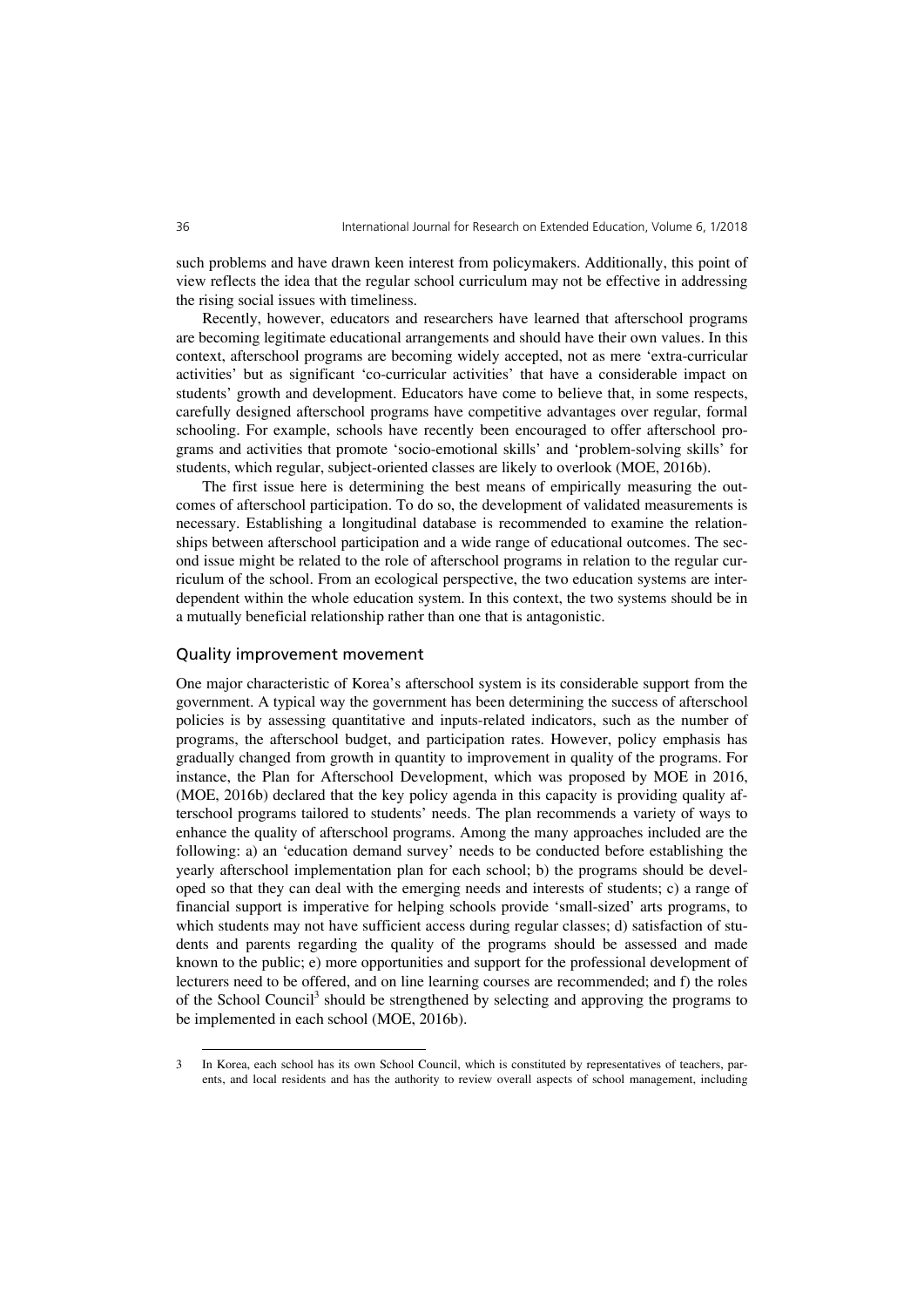#### S. H. Bae & F. Kanefuji: Comparison of Afterschool Progams of Korea and Japan 37

The issue is the extent to which the market-oriented system, which centres on the mechanism of 'competition and choice,' is allowed to be included in the field of afterschool programs. Some experts argue that the inclusion of market systems would lead to high quality but low costs in any area, even in public education (Chubb & Moe, 1990). However, as shown in many previous studies, although market-based approaches appear to be effective in holding schools accountable for student outcomes, they have been assessed as inappropriate for fixing fundamental problems of the public education system (Tyack & Cuban, 1995). Therefore, future research conducted within the context of Korea's afterschool programs is necessary to determine contributing factors that enhance the quality of afterschool programs. Finally, a high number of afterschool instructors are not teachers who graduated from a teacher's college with a teaching license and, as a result, many parents are suspicious of the quality and capacity of afterschool instructors. As in other countries (Schüpbach, 2016), the professionalization of afterschool professionals is becoming more important.

#### Cooperation between schools and local communities

j

A widely held notion exists that schools are specially secured and sacred places for children and education. This traditional belief, albeit unsubstantiated, has kept schools from interacting with institutions and people outside the schools that are considered harmful and dangerous. Regarding the school–community relationship, schools maintain the institutions passively, receiving resources from the local community. In fact, the community school movement took place in the 1950s, which emphasized and promoted public schools' function of educating local residents, solved community problems, and improved the quality of life in the area. However, this idea, arguably considered the root of the current afterschool movement, waned rapidly before it became fully established.

With increasing governmental support promoting school–community cooperation, a growing number of schools have begun opening their doors to the outside world and now operate education programs with NGOs (Non-Governmental Organizations), professional groups, and, in many cases, municipalities. One example of this is the village-based/areabased afterschool program, which has recently gained popularity. In this village-based afterschool model, the school's roles change, actively transforming the areas in which the schools belong. In other words, afterschool programs function as a vehicle not only for bridging the school and the community but also for revitalizing local areas. Schools that actively participate in the community cooperation are, in turn, becoming more open-minded and tend to extend their institutional function to become the educational and social centres of the area. It is believed that these efforts will eventually contribute to rebuilding the trust of the general public in public schools. This trend is summarized below. Afterschool providers include a variety of institutions. The most noticeable organizations are local universities and colleges. Afterschool programs are implemented not only in the schools but also in other contexts. In addition to school teachers, a diverse population of educational professionals have been becoming involved in afterschool programs, including university stu-

making decisions related to yearly school budgets, establishing rules and regulations, implementing afterschool programs, among other aspects of school administration.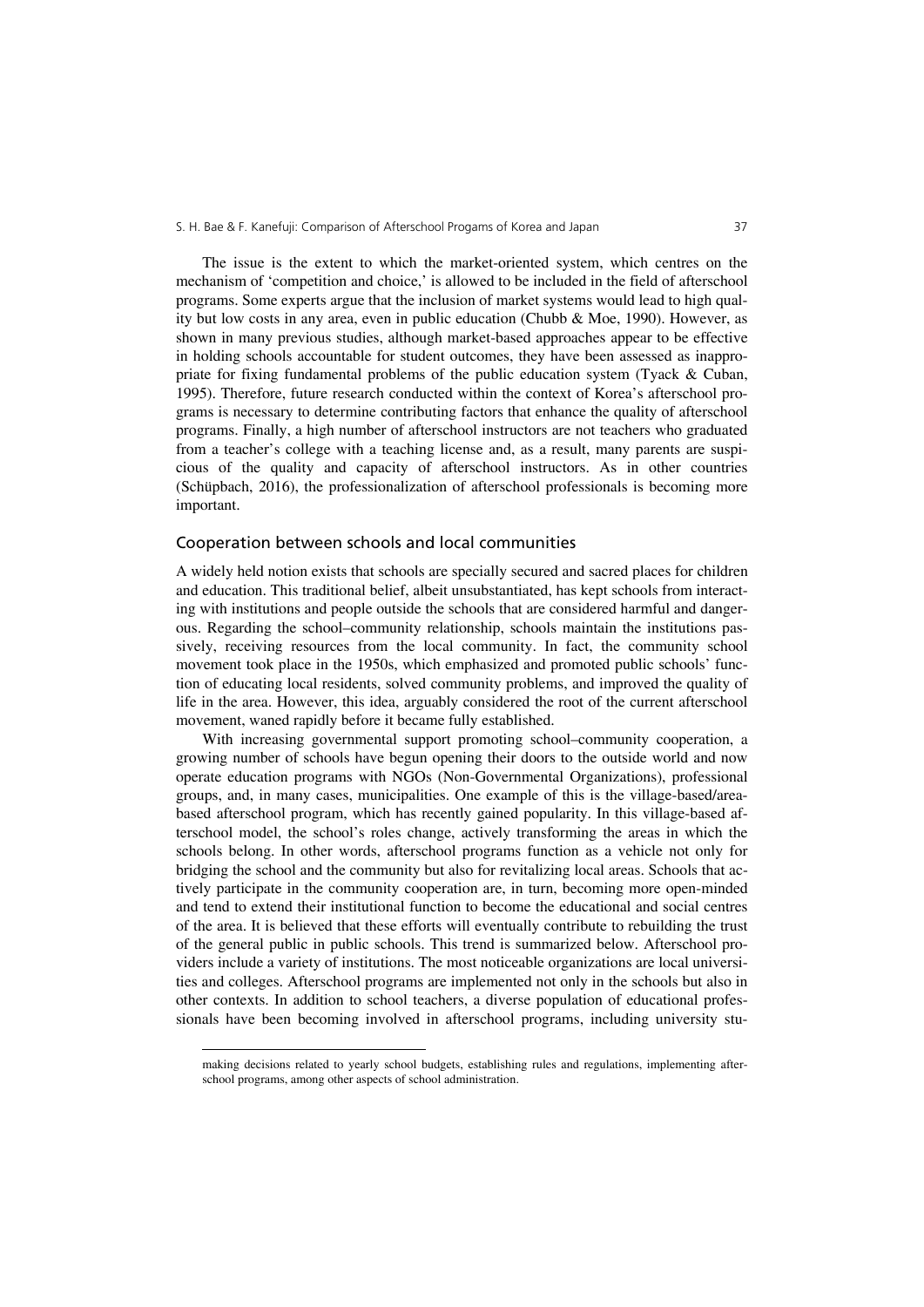dents, local residents, and arts experts in the community. The issue lies in how to promote and maintain cooperation between two groups of people: school-affiliated staff and community-based education activists and professionals. The first group has had many experiences in a traditional, formal education setting (public school) that has long been established and institutionalized, whereas the second group has largely acted in relatively laissez-faire environments where the romantic perspective on education prevails. Considering the contrasting historical and cultural backgrounds of the two groups, significant effort should be made to help these two groups work together. One example of this cooperation is the establishment of the Regional Afterschool Support Center, the function of which is almost identical to that of the Community Cooperation Network for Learning and Education (CCNLE) in Japan, which will be explained in greater detail later*.*

| Category   | From               | To                                                                 |
|------------|--------------------|--------------------------------------------------------------------|
| Provider   | Only school        | School, universities and colleges, non-profit organizations        |
| Instructor | School teachers    | Experts, university students, local residents, instructors         |
| Clients    | Students in school | Students of neighbouring schools and local residents               |
| Place      | School site        | School site, local facilities (gyms, art galleries, museums, etc.) |

*Table 1*. Transition of Afterschool Program Systems in Korea

#### Afterschool programs and education welfare

Governmental involvement in afterschool programs has been justified by public perception related to the role of afterschool programs in promoting the equality of education and strengthening education welfare to reduce social and economic inequalities. During the past two decades, afterschool classes in Korea have been identified as a remedy for reducing academic gaps across social classes and regions. More specifically, these programs have been expected to offer a wide range of learning and development opportunities, particularly to students from socio-economically disadvantaged families and/or underdeveloped areas, who otherwise might have limited access to quality education. In recent years, the function of afterschool programs has extended to include helping multicultural students learn the Korean language and become assimilated into Korean culture.

Low-income students are provided with vouchers that are used to attend afterschool programs and buy the associated books and learning materials. Financial assistance is also given to schools in disadvantaged regions, such as agricultural areas and regions where low-income and multicultural students are overrepresented. Additionally, cooperation is encouraged among neighbouring schools, which have limited capabilities to offer a wide range of programs on their own. Finally, Smart afterschool, which uses information and communications technology (ICT), is currently being considered for use in schools in local areas (MOE, 2016b).

The quality of the programs that disadvantaged students may experience is the issue here. Since they are typically low-priced and taught by instructors who do not have legitimate teaching certificates, people tend to doubt the quality of these programs. From a cul-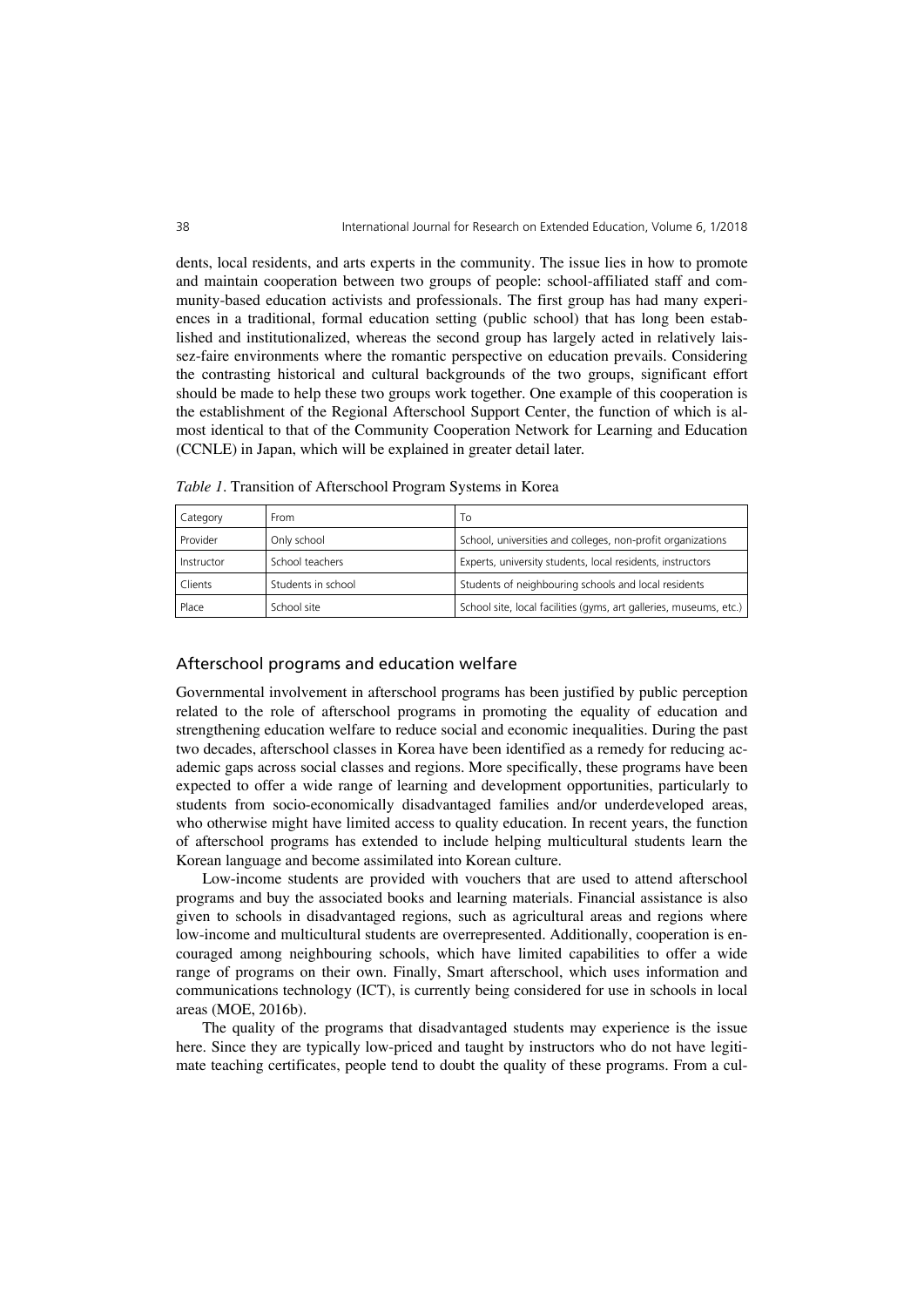#### S. H. Bae & F. Kanefuji: Comparison of Afterschool Progams of Korea and Japan 39

tural capital theory perspective, experiencing diverse cultural activities is significant in determining many aspects of students' development. To provide cultural programs, however, ample resources, including quality instructors and materials, are required. Local schools and communities consistently face problems when recruiting cultural resources for use by students.

#### Japan

## Cooperation between schools, families, and communities

Japan's educational policy on afterschool program systems is advancing, along with educational reforms that involve diverse and comprehensive content. The advancement of education, aided by cooperation between schools, families, and communities, is considered one of the most important matters in current educational reform. Therefore, in the following section, we will focus on relevant policies concerning cooperation and collaboration between schools, families, and communities.

The plan for creating the Next Generation Schools and Communities was designed based on three reports commissioned by the Central Education Council in December of 2015 (The Central Educational Council 2015a, 2015b, 2015c). This is a new plan and is being carried out in parallel with the aforementioned The General After-School Children Plan. The plan aims to promote education by encouraging cooperation between schools, families, and communities, both in regular classes and in extended education. These three reports correspond to the three pillars of the new educational policy. The educational policy based on this plan is set to be implemented over five years, beginning in the 2016 financial year and extending until the 2020 financial year. This policy consists of three pillars: a) reform school organization management; b) improve quality through teacher training, recruitment, and on-the-job-training; and c) promote cooperation and collaboration between schools and communities. This educational reform is greatly expected to have a strong impact on school education in its entirety and will create a major shift in education methods in Japan. As part of the plan, the following projects have already been initiated (MEXT 2016 b).

#### Nationwide establishment of community schools

Community schools are schools that have adopted the School Management Council system. Council members are local residents and parents/guardians. Specifically, the duties of the council include: a) approving basic principles of school management; b) giving opinions on school management; c) giving opinions on teacher appointments; and d) promoting collaboration/cooperation between schools and communities.

## Community cooperation network for learning and education (CCNLE) and Securing human resources

A voluntary system exists for building 'flexible networks' that involve community residents, parents, and organizations. The government aims to establish this system in all elementary and junior high school districts. The CCNLE is a renewal mechanism for the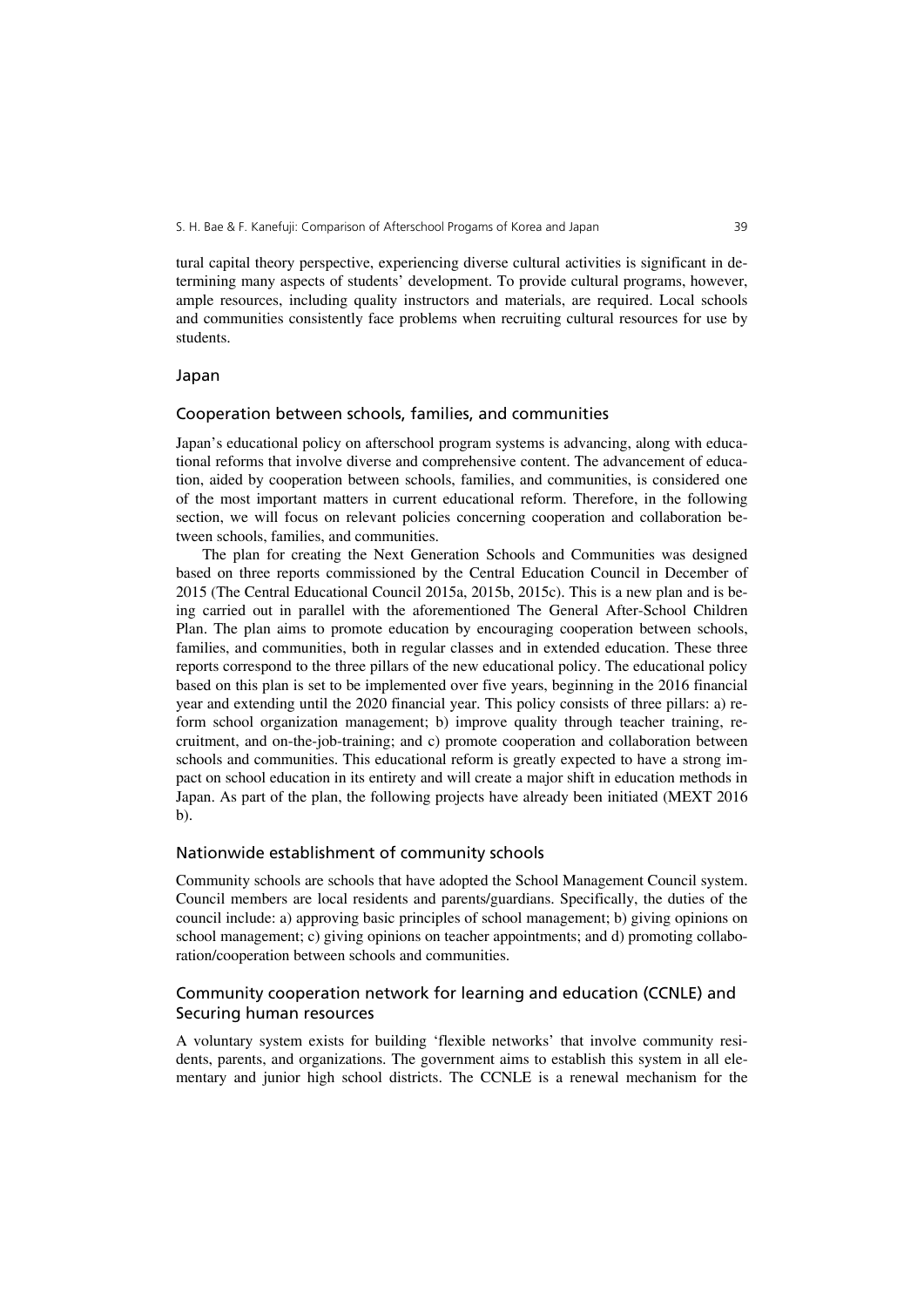School-Support Regional Headquarters (SSRH) which was introduced in 2007 as one part of the projects comprising the After-School Child Plan. Collaborations and cooperation between schools and communities that have been fostered by the CCNLE are understood to be more interactive than those created through the SSRH.

A community coordinator is a person in charge of liaising for the community. He or she coordinates school support and extracurricular activities, secures volunteers, and is affiliated with the CCNLE. Community liaison school staff members represent a general window into schools. In many cases, the staff members are in charge of certain teachers and perform roles such as allocating teacher duties. The staff assist with coordinating the management and operations activities undertaken by school management councils. They also assist with the planning and coordination of regional collaboration related to school support provided by local residents.

However, problems lie in securing human resources, such as coordinators, staff development programs, and training. Staff members, such as coordinators, are elected from among the local talent. Thus, the sustainability of securing human resources is a major issue. The difficulty of securing personnel, such as coordinators and educational-activity promoters, was the most frequently noted reason (63.3%) raised by municipalities as to why they have chosen not to implement the AS Classes Project (MEXT 2017b).

Looking ahead, in order to improve the quality and volume of afterschool support provided on school premises, excellent personnel must be secured to direct the activities. It goes without saying that all members of the staff should be offered multiple opportunities for training in order to improve their specialist knowledge and skills related to the management of afterschool activities. Further, consideration of the practicalities of collaboration and cooperation between employees, both full- and part-time, and volunteers is also assuredly an important issue when planning the personnel structure of the staff.

#### Revisions of laws on education and budget allocation

Legal revisions are being made to the School Education Act, Act on the Organization and Operation of Local Educational Administration, Social Education Act, and Education Personnel Certification Act, among others. All of these legal amendments aim to build a new education system by strengthening the cooperation between schools, families, and communities. It is noteworthy that such efforts are being presented as attempts to revitalize communities themselves, as well as to foster the next generation.

Sufficient funding is another issue that must be resolved. For example, if those functioning afterschool programs are to hire paid staff to conduct activities, and if a variety of high-quality programs that work to challenge the schoolchildren are to be implemented, appropriate funding must be secured. The government or local public authorities must share the cost of implementing these programs. A survey conducted by MEXT in 2007 shows that challenges related to budget are the primary reasons that certain municipalities have not implemented the AS Classes Project and AS Clubs Project.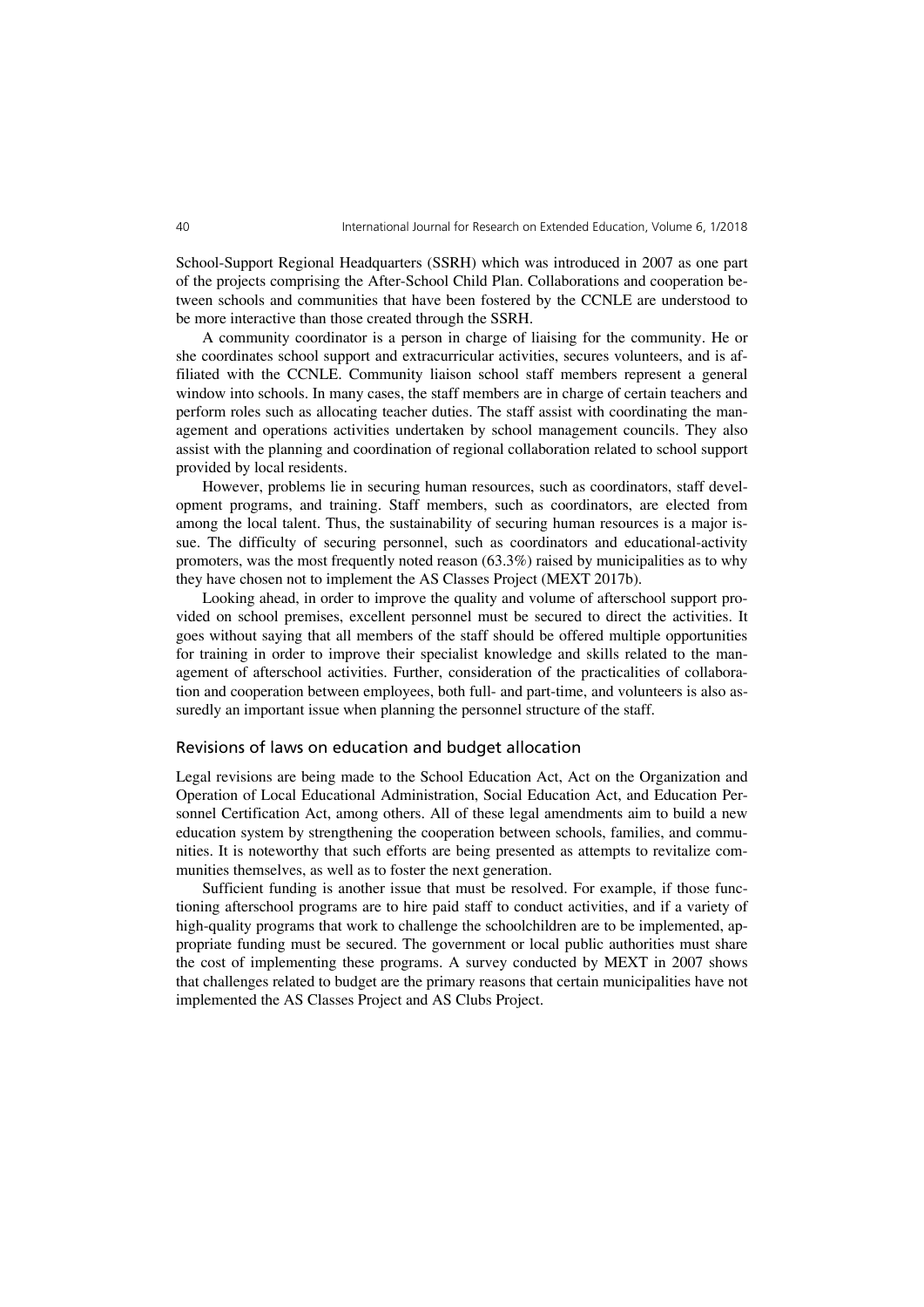#### Lack of places for afterschool programs

Turning to physical issues, a need exists for facilities that can be used more flexibly than school facilities as well as regulations regarding their use. Currently, some afterschool programs that are conducted on school premises only have access to a limited number of classrooms or to the sports grounds or gymnasium. Furthermore, many programs within the AS Clubs Project conduct their activities in a confined space, some of which take place in schools and some of which do not. Another related issue is that regional disparities exist concerning the implementation rate of the AS Classes Project by prefecture.

#### Quality of afterschool programs

A point of importance lies in the fact that the AS Classes Project provides the opportunity to host high-quality experiential activities, learning, and interactions that are meaningful for schoolchildren by a) respecting the wishes of parents and schoolchildren; and b) encouraging participation from the planning stage. The reason is that high-quality afterschool programs are considered to represent an effective strategy for alleviating various disparities between pupils, such as their finances, education, and experience. Offering different learning opportunities to schoolchildren who are unable to enjoy a wide variety of activities after school or during long holidays due to their parents' income transcends the simple function of providing care during afterschool hours. Thus, further progress should be made in creating an environment and establishing systems that will allow all children who are interested to gain learning opportunities that are provided on school premises before and after school and during long holidays.

# Commonalities and Differences

#### Commonalities

Considering the geographical adjacency, the wide-ranging influence of Eastern values and ethics in both cultures, and the long tradition of interactions in various sectors between the two countries, the expectation that many similarities and consistencies can be found in the afterschool systems of both countries is reasonable. The many distinguishable commonalities are as follows.

First, in both Korea and Japan, afterschool programs are considered to be an effective means of dealing with social problems that conventional regular classes may not be capable of addressing in a timely manner. Although participation in programs after school is on a voluntary basis and the market-oriented 'competition and choice' rule has been applied to afterschool program systems, such programs are still thought to exist in public policy territory, which justifies government interventions. For instance, declining birth rates, one of the biggest challenges both countries are facing, have contributed to the ongoing expansion of afterschool childcare services. The same holds true for afterschool classes for local residents, which aim to solve problems such as the declining population and weakening relationships within the communities. These classes also attempt to respond to the lifelong learning needs of the Learning Society.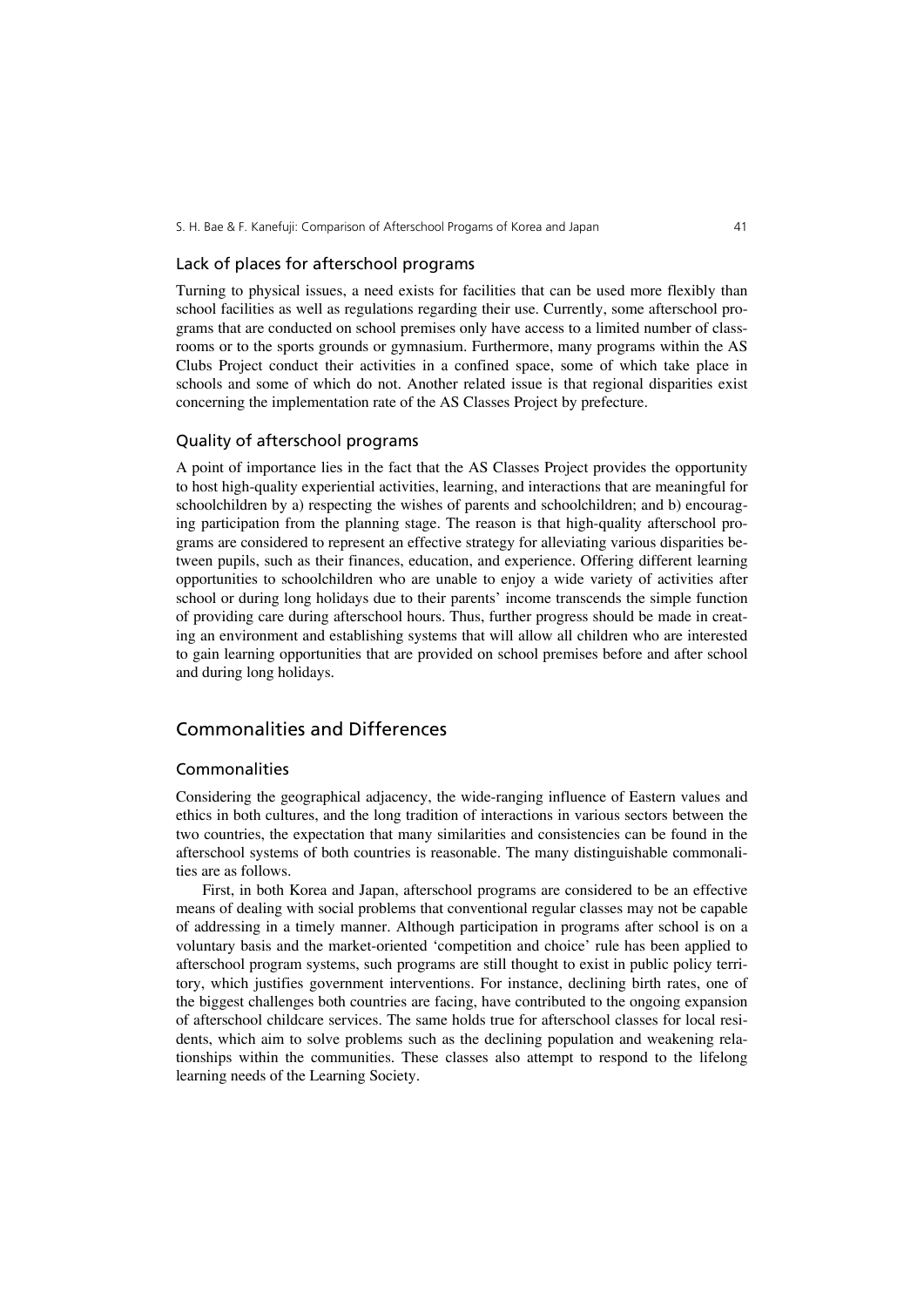Second, another important similarity is the active involvement of the government in afterschool program implementation. National plans or guidelines for afterschool classes with which schools and related institutions align have been established in the two countries. Budgetary assistance is another preferred means of supporting afterschool programs, particularly for disadvantaged students and regions. Legal basis has been emphasized as a foundation enabling government intervention to promote afterschool programs in both countries.

Third, public schools in Korea and Japan remain the main locations in which afterschool programs are developed and provided. Korean and Japanese parents and students maintain the long-held belief that school buildings and cites are the best and safest places for educational programs and care services. School teachers are collectively expected and encouraged to become involved in afterschool programs. However, too much reliance on schools as places for afterschool programs has also generated problems. Specifically, the burden of schools and teachers continues to be aggravated. Additionally, a lack of space in the schools is becoming a concern for people who want to use school buildings for afterschool programs and care. Meanwhile, the increasing participation of the private sector in this area, not only in Korea but also in Japan, is notable. Namely, the afterschool market is growing. This, in turn, leads to issues related to quality assurance and the professionalization of afterschool professionals. Additionally, cooperation between regular staff, mostly teachers, and afterschool professionals is essential in improving the quality of afterschool programs. Determining the best means of striking a balance between traditional schools and new, increasingly influential afterschool vendors in this field will be an important issue.

Lastly, the most salient feature of the current afterschool systems in both countries may be the cooperative movement between local schools and communities. In both countries, a wide range of support for bridging schools and communities is currently being facilitated by the nations' governments. Examples include the establishment of offices that support cooperation, the appointment of liaison staff members, and the implementation of budget support from municipalities. These policies will continue for the time being.

#### Differences

Although Korea and Japan have a great deal in common in terms of afterschool program systems, some differences also exist when it comes to the origins, officially announced goals, and the means of promoting cooperation between schools and communities. From an ecological perspective, these differences are related to the social, cultural, and political backgrounds of the two countries.

In terms of origin, Korea's afterschool system places more emphasis on its role of reforming public schools that are allegedly subject-oriented and less responsive to students' needs. In this sense, the diversity and flexibility of the programs have continually been emphasized in conjunction with the concept of student choice. Accordingly, afterschool programs in Korea are understood as a means of correcting deficiencies in public schooling (Bae et al., 2010). Furthermore, Korean education professionals and policy makers began to emphasize the unique and educational values of afterschool programs as legitimate educational institutions. Compared to the Korean system, Japanese afterschool programs are expected to play a role in solving problems that the Japanese society faces. The programs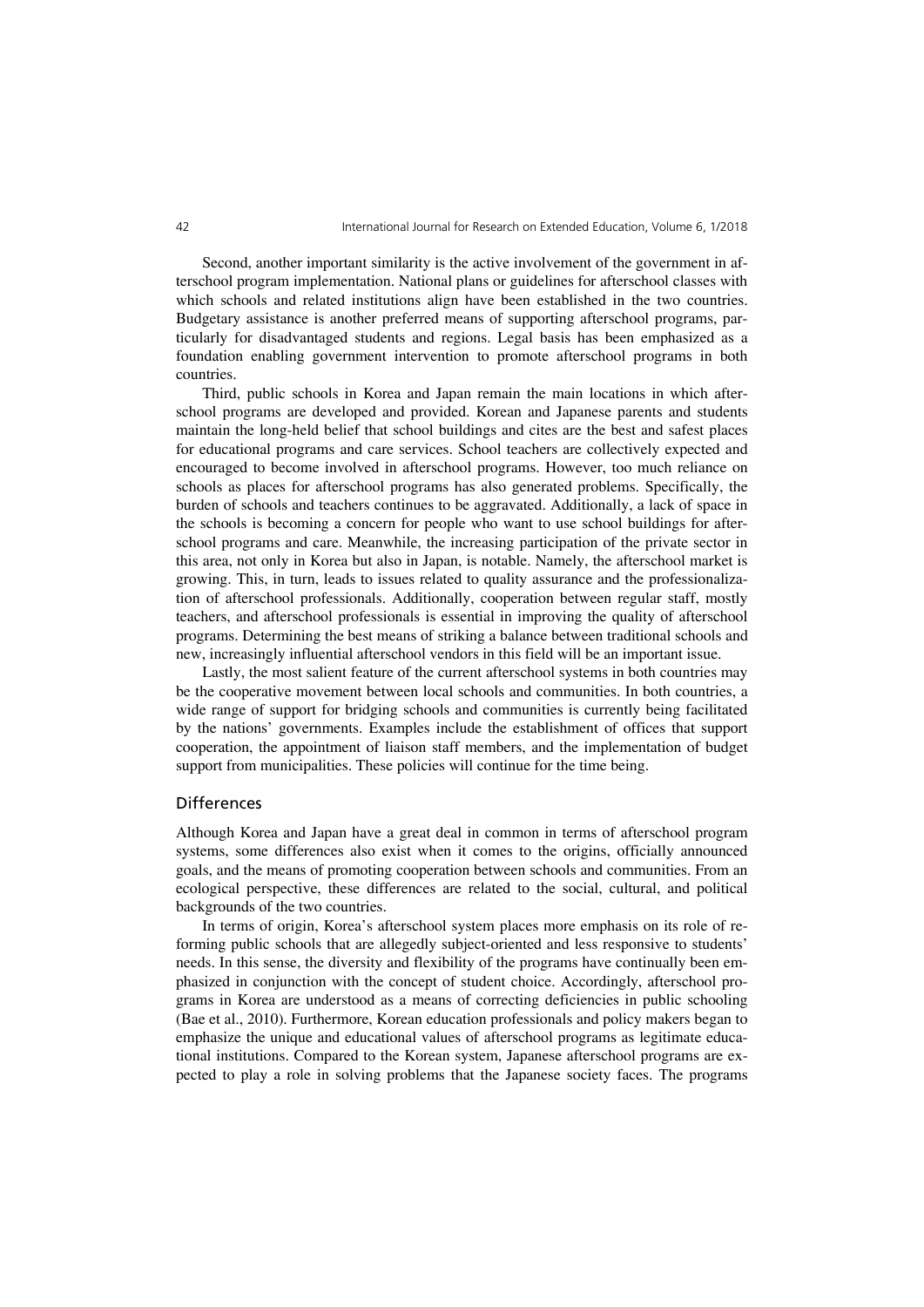were mainly introduced to address problems such as securing the safety of children after school and the prevention of juvenile behaviours in children and youth. Recently, afterschool programs have been employed as a vehicle for promoting cooperation and collaboration among schools, families, and communities, while also solving the problems of local Japanese communities (Kanefuji, 2017).

While offering more educational opportunities to underprivileged students through the implementation of afterschool programs, the Korean government highlights the goal of reducing the achievement gap among different socio-economic groups, thereby enhancing the equality of education. One example of this is the afterschool vouchers that are provided to low-income students who want to attend afterschool programs. In the Japanese afterschool system, however, less attention is given to the role of enhancing educational equality. This difference may be explained by differing social contexts in terms of the degree of social inequality. According to the Gini's indicator, a widely used measure of national income inequality generated by the Organization for Economic Co-operation and Development (OECD) Income Distribution Database 2017, Japanese society is more equal compared to Korean society. Korean people are also thought to be particularly sensitive to issues of equality, especially with regard to education. Arguably, these distinct social contexts may lead to different emphases on the roles of afterschool systems in the two countries.

Koreans have maintained that prevailing private tutoring is weakening the public education system and will hinder educational equality. This, in turn, led to the government's engagement with afterschool programs at the national level. Among Korean educators and policymakers, the belief is widely held that inexpensive but quality afterschool programs can acts as a substitute for expensive private tutoring that only wealthy students can afford (Bae et al., 2010; Bae & Jeon, 2013). With Japanese afterschool programs, however, afterschool communities do not often directly mention the goals of afterschool programs in relation to the reduction of private tutoring. Many explanations for this difference are possible, including the distinct political systems of the two countries. That is, the Japanese parliamentary system, as compared to Korea's presidential system, could be more vulnerable and sensitive to political pressure from interest groups. One cannot deny that for-profit private tutoring institutions and vendors increasingly continue to form strong interest groups and may have some influence on policymakers. In this sense, afterschool programs certainly evolve while interacting with other social systems.

Finally, as mentioned earlier, as social institutions in both countries, afterschool programs play significant roles in promoting the school–community relationship. The approaches employed, however, are somewhat different between the two countries. In the case of Korea, it seems that a decentralized, bottom-up approach is pursued when linking schools to communities, leading to collaborations among local players, including schools, municipalities, local NGOs, and education professionals. In contrast, the Japanese government has made many efforts to establish viable and thoroughly-considered systems at the national level that directly support cooperation and collaboration among schools, families, and communities. Additionally, unlike the Korean government, the Japanese government officially announced 'families' as a partner in building local education communities. One reason is related to the Japanese people's experiences during the 2011 Great East Japan Earthquake. The experience of the enormous natural disaster demonstrated to the public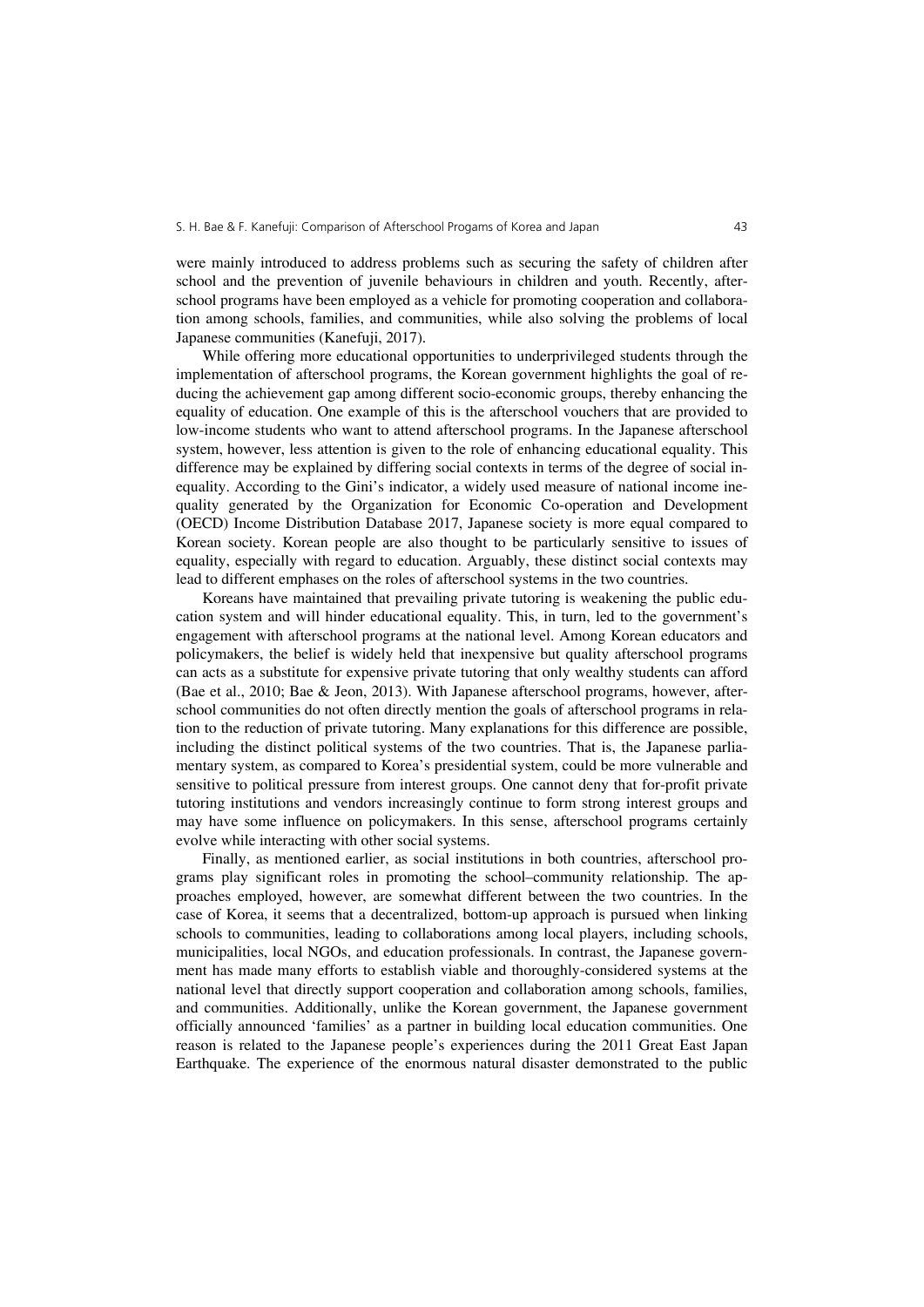that social problems cannot be solved solely through administrative power and may be effectively resolved through consistent cooperation with local communities.

# **Discussion**

Findings of this comparative study provide important theoretical and practical implications for researchers, policy makers, and practitioners. First, in reviewing what has happened in the area of afterschool programs in both countries over the past few decades, the study found that afterschool programs are becoming an increasingly important component of public education systems. This is evinced by the fact that afterschool programs have grown steadily in terms of programs, participants, lecturers, and providers and have maintained their institutional roles and popularity in both Korea and Japan. Based on the East Asian culture and values that give a special attention and meaning to the actions of the government, the public authority, continued government intervention and support for afterschool programs reveal that the public's focus on these programs has special significance. In addition to legitimacy as an important aspect of the public education systems, the alleged institutional usefulness of afterschool programs in responding to emerging social needs and educational demands has paved the way for 'institutionalization' of these programs in both cultures. Increasing government involvement and ongoing public support for these programs in the two countries implies the phenomenon of 'path dependence,' which in turn demonstrates the institutionalized aspect of afterschool programs. As found in the case of shadow education (Bray, 2009), becoming institutionalized is significant for policy makers and practitioners; as a legitimate education system, afterschool programs will be more likely to succeed in avoiding institutional turbulence and maintain the success and survival of the systems.

Second, this study found that Korea and Japan share considerable similarities in their afterschool programs, as explained earlier. The question remains as to why Korea and Japan have such noticeably similar features. The first possible explanation might be the geographical proximity and the wide range of social and cultural interactions between Korea and Japan which may have paved the way for the two sides to learn education systems and practices from each other. Second, from the institutional theory perspective, this study employs the concept of 'institutional isomorphism' (DiMaggio & Powell, 1983) to explain the reasons the two afterschool systems are becoming more similar. According to the theory of institutional isomorphism, organizations in the same environment resemble each other when they react to the common regulatory and normative pressures provided by the environment. In other words, institutional environments either implicitly or explicitly provide normative rules and regulations to which each individual organization must conform if they are to obtain support and legitimacy. In this context, one major component of institutional environments that influences afterschool program systems is the culture and its values, for instance, that which is emphasised by Confucianism. As Swidler (1986) explains, culture functions as the means by which people select both institutionalized ends and the strategies for their pursuit. In this study, the Eastern culture and values play a significant role as a common environment which values education, even after school, and considers schools to be im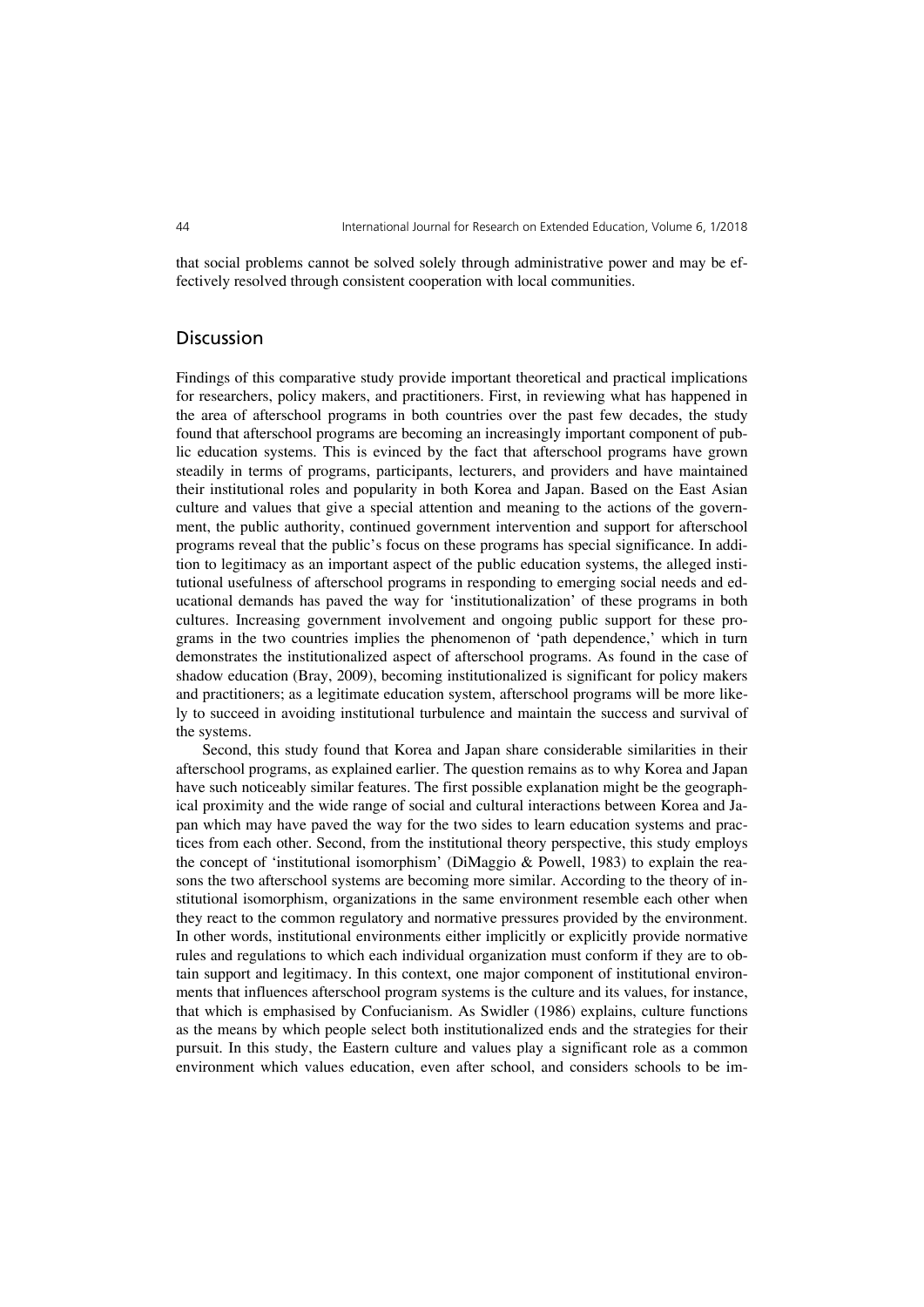portant places for learning and development (For more information, see Shin, 2014). Another institutional environment is the government system that leads to isomorphic change in afterschool policies in the two countries. As is already known, Korea and Japan have developed centralized government systems. Accordingly, people in both countries may have positive expectations about the active role of the government, particularly in the field of education and afterschool programs are situated in this context.

Meanwhile, institutional theorists (DiMaggio & Powell, 1983) suggest three distinctive mechanisms which lead to institutional isomorphic change: a) 'coercive isomorphism,' which comes from political influence and/or the government mandate, b) 'mimetic isomorphism,' which stems from standard responses to uncertainty, and c) 'normative isomorphism,' which is usually related to professionalization. In the case of afterschool programs in Korea and Japan, both the concepts of mimetic and normative isomorphism are effective in explaining why the two afterschool systems have become similar. In relation to mimetic isomorphism, it may be argued that Korea and Japan tend to copy forms and structures employed by the other under conditions of uncertainty. In the case of normative isomorphism, the roles of researchers and professional networks who produced theoretical and conceptual base of afterschool programs are of great importance. Considerable similarities may be explained from an ecological perspective. The ecological viewpoint insists that the education system is closely interrelated with social, political, and economic systems. Given the similar social situations and contexts of the two countries, for example, the low birth rate, the increasing rates of nuclear families, the decreasing rates of population in local areas, and diversifying educational needs, it seems natural that the evolutionary trajectories of the two countries' afterschool programs would have similar characteristics.

Finally, it is important to note that differences are also found between the two systems. This reflects the idea that afterschool systems have become intertwined with their respective social contexts. The findings of this study recommend that comparisons of afterschool programs be extended across regions, for example, by conducting comparisons of afterschool programs between Asian and European countries.

## Conclusion

Both Korea and Japan have achieved considerably high rankings in international comparative academic ability tests such as PISA and TIMSS. The school education in both countries has been quite successful in terms of establishing the academic achievement of students. However, in both countries, the emotional and social development aspects, such as interest, motivation and self-esteem of children and youth are relatively lower than those of western countries. The school-based afterschool programs are considered to be one effective methods of fostering the emotional and social development of students that cannot be achieved by reforming or improving formal education alone.

Comparative studies on school-based afterschool programs and the relevant policies between Korea and Japan have seldom been carried out until now. That is, this research is the first study of its kind. Analysis of the current conditions and issues on afterschool programs between the two countries, and the elucidation of commonalities and differences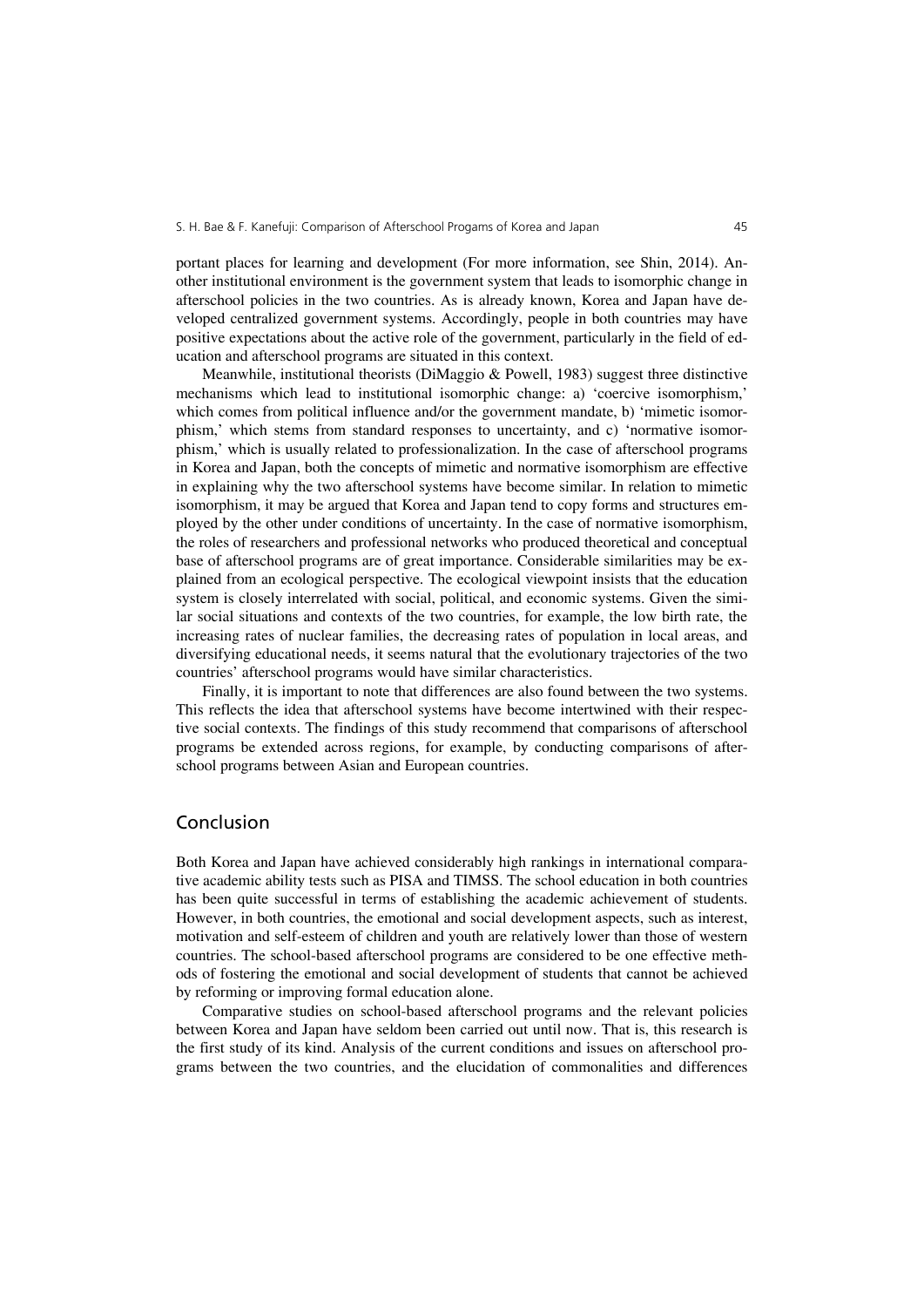themselves would contribute to the addition of new knowledge to the study of extended education.

The origin of science lies in the classification of the patterns of various phenomenon. This research clarifies the commonalities and differences between the two countries. This is a fundamental study that will contribute to establishing a typology of afterschool programs and policies which can also be utilized in multilateral comparisons in the future. This research will serve as a foundation for the further development of future comparative research. Future studies comparing Korea and Japan that are based on this research will contribute to the validation of practices and the resolution of problems.

Finally, this research intended to apply the institutional and ecological perspectives to explain the reasons Korea and Japan share commonalities and differences in their afterschool programs. Future studies may extend this approach to examine extended education worldwide, which is increasingly developing into a global culture of education.

## References

- Bae, S. H. (2014). Values and prospects of extended education: A critical view of the third NEO ER meeting, *International Journal for research on extended education*, *2*(2), 135-141.
- Bae, S. H. & Jeon, S. B. (2013). Research on afterschool programs in Korea: Trends and outcomes, *International Journal for research on extended education 1*(1), 53-69.
- Bae, S. H., Oh, H. S., Kim, H., Lee, C. W., & Oh, B. (2010). The impact of after-school programs on educational equality and private tutoring expenses. *Asia Pacific Education Review*, *11*(3), 349- 361.
- Bae, S. H. Kim, H. Lee, C.W. & Kim. H. W. (2009). The relationship between after-school program participation and student's demographic background, *KEDI Journal of Educational Policy, 6* (2), 69-98.
- Bray, M. (2009). Confronting shadow education system: What government policies for what private tutoring? Paris: UNESCO International Institute for Educational Planning (IIEP)
- Bray, M. (2013). Shadow education: Comparative perspectives on the expansion and implications of private supplementary tutoring*. Procedia-Social and Behavioral Sciences*, *77* (2013), 412-420.
- Bray, M. & Lykins, C. (2012). *Shadow education. Private supplementary tutoring and its implications for policy makers in Asia*. Manila: Asian Development Bank.
- Bray, M., Kwo, O., & Jokic, B. (Eds.) (2015). *Researching private supplementary tutoring: Methodological lessons from diverse cultures,* Hong Kong: Comparative Education Research Center, The University of Hong Kong.
- Cabinet Office (2008) (in Japanese), Topical news: Changes in the household, the community, and their Influence on children, White Paper on Youth 2008 in JAPAN.
	- www8.cao.go.jp/youth/english/whitepaper/2008/pdf/1\_topic.pdf

Cabinet Office (2015). A 2015 Declining Birthrate White Paper (pp. 1-16).

- Cabinet Office (2016), A 2016 Declining Birthrate White Paper (pp. 1-24).
- Chubb, J. & Moe, T. (1990). *Politics, markets, and America's schools*, Washington, D.C.: The Brookings Institution.
- DiMaggio, P. J. & Powell, W. (1983). The iron cage revisited: Institutional isomorphism and collective rationality in organizational fields, *American Sociological Review*, *48*, 147-160.
- Ecarius, J., Klieme, E., Stecher, L. & Woods, J. (2013). Extended education: An inter-national perspective, Proceedings of the international conference on extracurricular and out-of-school time educational research, Opladen, Germany: Barbara Budrich Publisher.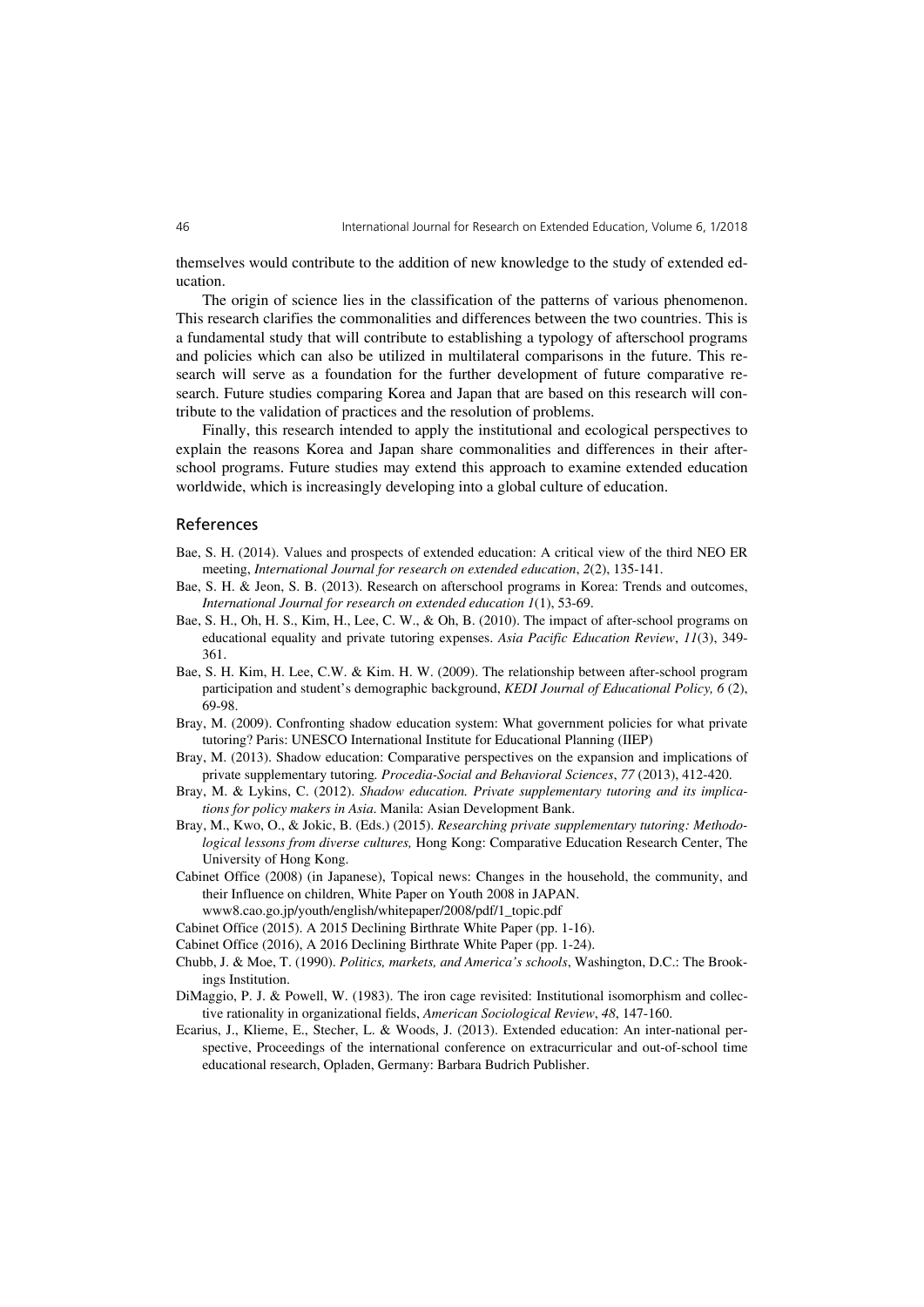S. H. Bae & F. Kanefuji: Comparison of Afterschool Progams of Korea and Japan 47

Japan Ministry of Education, Culture, Sports, Science, and Technology (1989). *Tsuuchi Saikinniokeru Seishounen no Hikoutoumonndaikoudou ni kansuru toumentorubeki shochi nituite*, [Notice: regarding the measures to be taken concerning problems behavior on current juvenile delinquency].

http://www.mext.go.jp/b\_menu/hakusho/nc/t19890710001/t19890710001.html,July 2018.

- Japan Ministry of Education, Culture, Sports, Science, and Technology (2001). *Shounen no mondaikoudou tounikansuru chousa kenkyu kyouryokusha kaigi houkoku*, [A Research report by the research cooperator committee on the problem behaviors of juveniles], http://www.mext.go.jp/component/a\_menu/education/detail/\_\_icsFiles/afieldfile/2016/05/12/137
	- 0854\_010.pdf, July 2018.
- Japan Ministry of Education, Culture, Sports, Science, and Technology (2005). *Educational Reform and Enhancement of the Educational Functions of Communities and Families, FY2005 White Paper on Education, Culture, Sports and Technology.*  www.mext.go.jp/b\_menu/hakusho/html/06101913.htm
- Japan Ministry of Education, Culture, Sports, Science, and Technology (2016a). *Jidouseito no monndaikoudou tou seitoshidoujyou no shomondai ni kansuru chousakekka (sokuhouchi) ni tuite,* [A Survey on Problem Behaviors of Children and Youth FY 2015 (preliminary figures)]. http://www.mext.go.jp/b\_menu/houdou/28/10/1378692.htm, July 2018
- Japan Ministry of Education, Culture, Sports, Science, and Technology (2016b). *Jisedai gakkou chiiki sousei puran*, [Plan for the creation of next generation schools and communities], http://www.mext.go.jp/b\_menu/houdou/28/01/\_\_icsFiles/afieldfile/2016/02/01/1366426\_01.pdf, July 2018.
- Japan Ministry of Education, Culture, Sports, Science, and Technology (2017a). Modality and Promotion Policies between Schools and Communities for Education in a New Era and towards Realizing Regional Revitalization (Report).

http://www.mext.go.jp/en/news/topics/detail/1380270.htm, July 2018.

Japan Ministry of Education, Culture, Sports, Science, and Technology (2017b). *Houkago kodomo sougou puran no suishin jyoukyou touni tuite*, [Regarding the General After-School Child Plan– Current situation regarding implementation],

http://manabi-mirai.mext.go.jp/houkago/enforcement.html, July 2018.

Japan Ministry of Health and Welfare (2015). *Soutaiteki hinkonritsutou ni kan suru chousa bunseki kekka ni tuite*, [Report on investigation on relative poverty ratios],

http://www.mhlw.go.jp/seisakunitsuite/soshiki/toukei/dl/tp151218-01\_1.pdf, July 2018.

- Kanefuji, F. (2017). Extended education supported by parents and the community. *International Journal for research on extended education* 5(1), 53-69.
- Korean Ministry of Education (2016a). 2016 *Pang-kwa-hoo-hak-kyo-tong-khe* [2016 Statistics of Afterschool programs].
- Korean Ministry of Education (2016b). *Pang-kwa-hoo-hak-kyo-bal-jeon-bang-hyang* [The Plan for Afterschool Development], http://www.moe.go.kr/boardCnts/list.do, April 2018.
- Korean Ministry of Education (2018). 2017 *Sa-kyo-yook-tong-khe* [2017 Statistics of Private Tutoring.
- Korean Ministry of Health and Welfare (2018). 2018 *Gi-yoek-Ah-dong-Center Tongkhe* [Statistics of Community Children Center].
- Korean Ministry of Gender Equality and Family (2018). 2018 *Choeng-seo-nyun-soo-ryun-Center* [Statistics of Local Youth Centers].
- Mori, I. & Baker, D. (2010). The origin of universal shadow education: What the supplementary education phenomenon tells us about the postmodern institution of education. *Asia Pacific Education Review,* 11(1), 36-48.